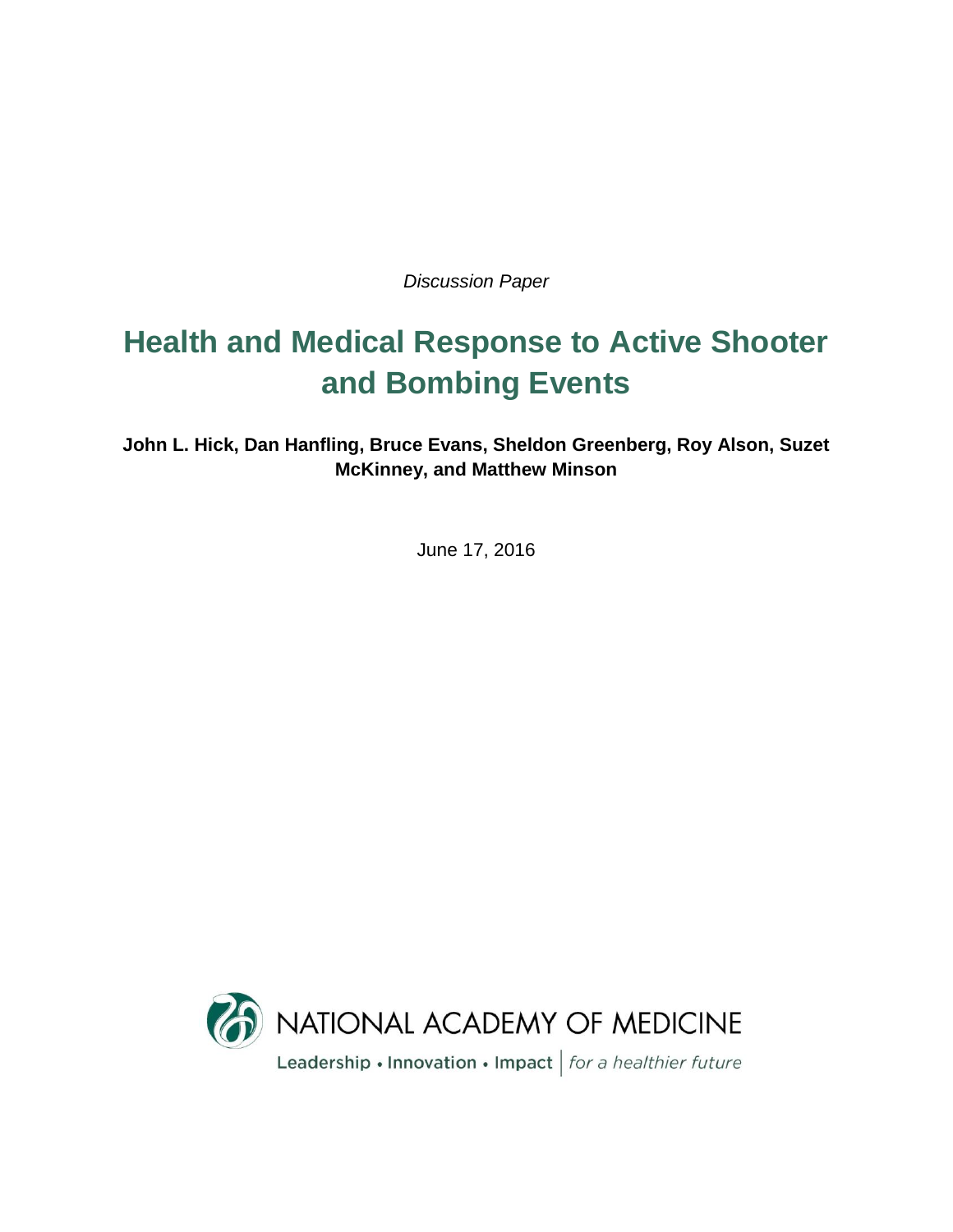# **Health and Medical Response to Active Shooter and Bombing Events**

**John L. Hick, Hennepin County Medical Center; Dan Hanfling, UPMC Center for Health Security; Bruce Evans, Upper Pine River Fire Protection District; Sheldon Greenberg, Johns Hopkins University; Roy Alson, Wake Forest University; Suzet McKinney, Illinois Medical District Commission; and Matthew Minson, Texas A&M University<sup>1</sup>**

#### **Introduction**

Terrorist attacks, including mass shootings and bombings, have dramatic physical and emotional impact on a community. Terrorists often use inexpensive but deadly bullets and bombs to maximize the number of casualties and the lethality of injuries compared to conventional blunt trauma. Significantly increased severity of injuries have been observed in terrorist bombing incidents compared to "conventional" casualty incidents (Kluger et al., 2004). A recent analysis of mass shooting events noted a wounding pattern different from military experience with very few cases of life-threatening extremity hemorrhage; therefore, extrication and transfer to definitive care needs to be a priority in addition to any in-place care provided (Smith et al., 2016).

Penetrating trauma and blast injuries can kill rapidly. Therefore, accessing patients quickly and providing external hemorrhage control (e.g., tourniquets) and rapid evacuation to an appropriate trauma center to address internal injuries is critical to saving the most lives possible. Active shooter and events of terror involve threats to the responders that in the past prompted a tactical personnel response and definitive threat neutralization prior to providing victim medical care and extrication. Seventy percent of active shooter incidents are over within 5 minutes. However, about half of active shooter incidents do not end until the shooter is confronted by law enforcement personnel (FBI, 2013); therefore, current doctrine has shifted to encourage initial responding officers to immediately enter the area and engage the perpetrators while gaining situational awareness. Recent consensus statements (Jacobs, 2015) and response paradigms (Autrey et al., 2014) encourage law enforcement securing "corridors" of rapid access to victims, with minimal hemorrhage and airway interventions provided—consistent with military combat casualty care techniques—prior to rapid evacuation to ambulances in a more secure area for transport.

These integrated, rapid, law-enforcement-directed responses have the potential to save many lives, but cross-discipline training and excellent incident management and coordination is required to safely perform these responses. It is critical to note that *all* responders should be trained in these techniques, as waiting for tactically trained personnel to arrive may represent a deadly delay to the injured victims.

Though these paradigms have been endorsed by national organizations, many agencies have been slow to adopt them because of concerns about provider safety, perceived lack of adequate staff, concerns about training or equipment sufficiency, collective bargaining restrictions on responsibilities, or inability to agree on a collaborative response and training framework

 $1$  The authors were assisted by Justin Snair and Ashley Ottewell.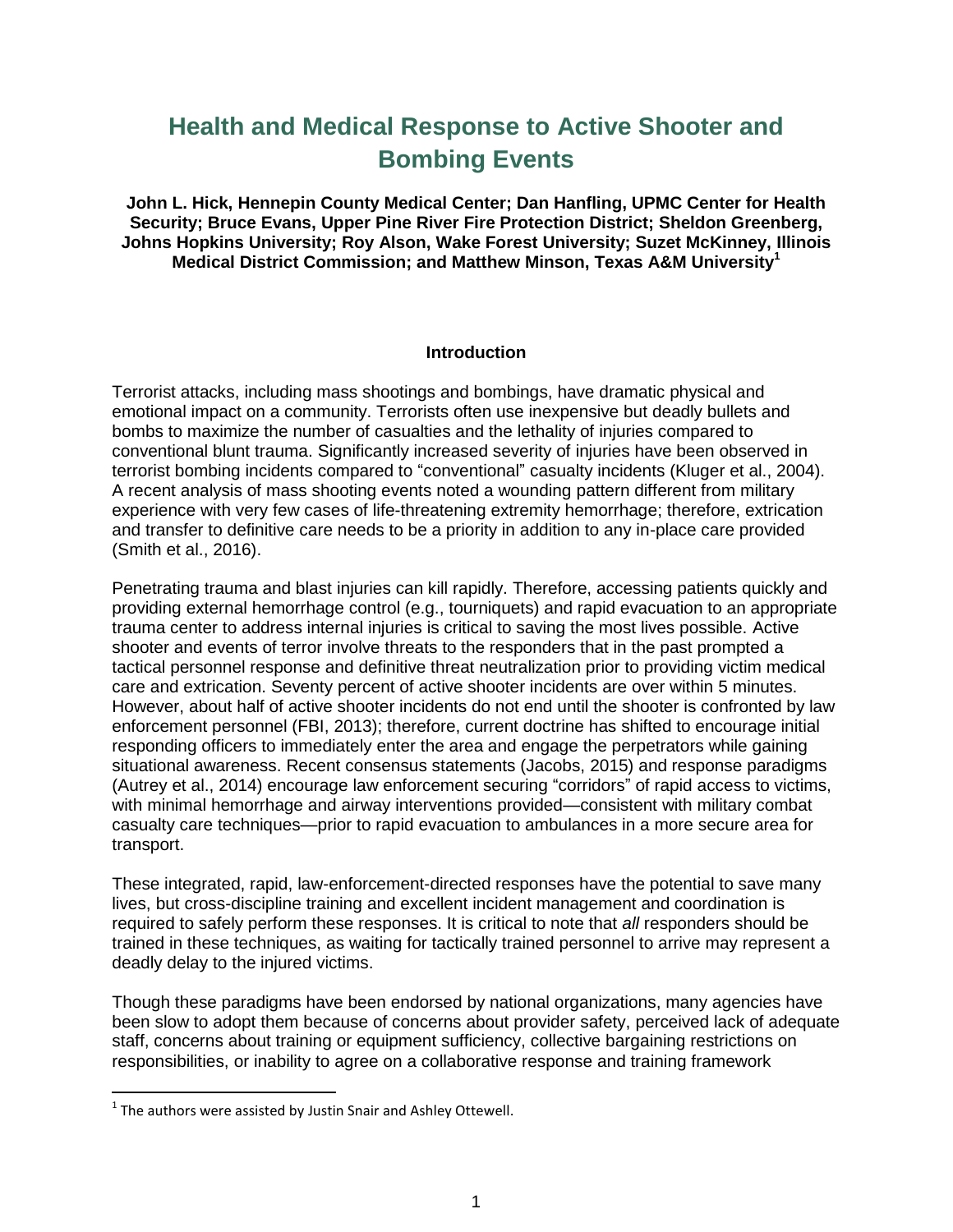between law enforcement, fire/rescue, and emergency medical services (EMS). This may lead to providers paradoxically taking unnecessary risks during an incident they have not adequately trained for.

Preventing these types of events is the optimal goal, but when an event occurs a rapid and effective response coordinated between agencies is required to optimize patient outcomes. In this discussion paper, members of the National Academies of Sciences, Engineering, and Medicine's Forum on Medical and Public Health Preparedness for Catastrophic Disasters examine some of the issues and potential best practices during responses to terrorist incidents. This paper is designed to explore the key issues and is not intended as a comprehensive or expert review of each topic area. This paper should serve as a prompt for responders and planners to consider areas where their community could address potential gaps.

#### **Countering Violent Extremism**

Acts of terrorism often have their roots in violent extremism—the beliefs and actions of people who commit or support violence to achieve religious, political, or ideological goals. Violent extremism broadly includes acts of terror, intimidation intended to cause fear, and communal violence ranging from assault on individuals to genocide. It is domestic and international, urban and rural, overt and covert, and despised and embraced. It may be perpetuated by a "lone wolf," a small group, or a well-organized and well-funded global collective (Gruenewald et al., 2013). Prevention strategies for extremism and the acts of terror they can breed must be equally broad based and multifaceted. Unfortunately, this often means that well-intentioned but focused efforts may yield poor or negative results.

Responsibility for prevention is shared by law enforcement (federal, state, and local) and other government agencies; public health; behavioral health; emergency medicine; the intelligence community; the faith community; education; nonprofit agencies; community and neighborhood organizations; the business community; tribal governance; and others. In most nations, the police, public health, and emergency medicine are recognized as first responders. They are also society's first preventers.

Prevention and intervention efforts based on traditional criminal justice approaches have not proven effective (McCants and Watts, 2012; Christmann, 2012). Research shows that some traditional approaches, especially those that target specific populations, may encourage membership in radical organizations (Bhui et al., 2012). Research also shows that systematic cross-sector approaches to understanding the motivation, will, and intent of people who seek to commit terrorist attacks are rare (U.S. Congress, 2010). Current prevention efforts continue to be debated worldwide as agencies, professions, special interest groups, and others seek to balance aggressive enforcement, community cohesion, community engagement, community integration, and targeted focus on people and organizations (Thomas, 2009, 2010).

Innovation, expanded efforts, and a common understanding of and commitment to prevention and intervention across disciplines and sectors are needed. Genuine interdisciplinary research and a collective consistent effort to drive the shared evidence to practice requires more than a series of independent or isolated grants, research projects, and conferences. Building trust among agencies and organizations involved in prevention is as important as building trust in communities.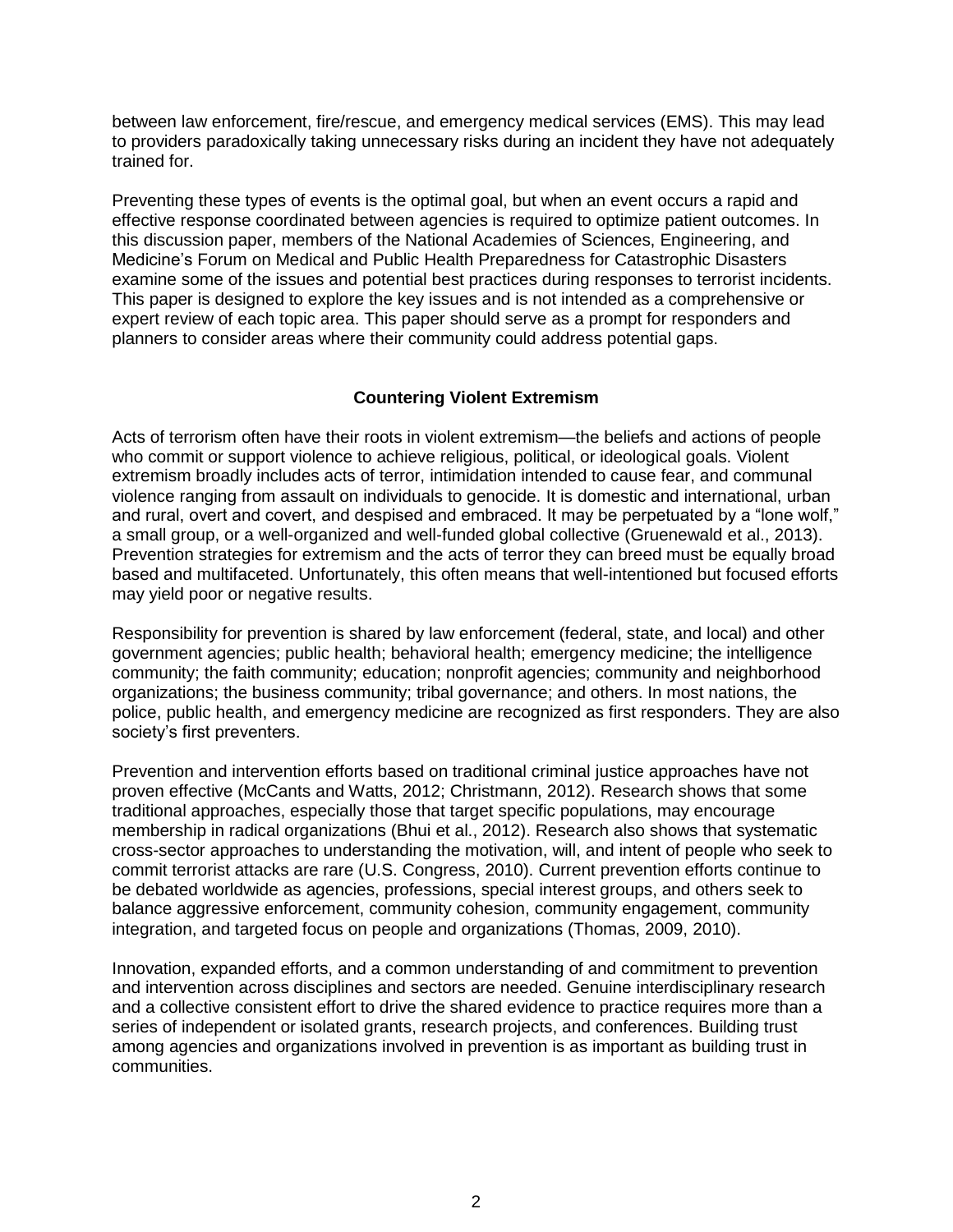Law enforcement officers need a better understanding of behavioral health. While some police agencies offer 40 hours of behavioral health training, most provide limited or no instruction (Pauly, 2013). Public and behavioral health professionals need a better understanding of the culture and functioning of law enforcement—particularly the capabilities and limitations of police officers on the frontline. Nonprofit and advocacy organizations need to be part of the crossprofession/cross-agency educational process. Researchers coming together across disciplines—such as is occurring in the Institute of Race Relations in England—can provide evidence to guide practice in addressing important issues such as community cohesion, multiculturalism, human rights law, police custody, incarceration, immigration, and religiously motivated attacks (Kundnani, 2009).

The fields of behavioral health, social psychology, and law enforcement have begun working together to identify and understand people who are vulnerable to recruitment in radical organizations as well as those who may commit acts of violence as (i.e. "lone wolves"), but more needs to be done (Bhui et al., 2012). The increased and dynamic use of the Internet and social media to recruit and radicalize individuals to violent extremism means that traditional prevention activities are less likely to identify plans or aspirations to commit violent acts. It can be assumed that those who foster violent extremism will continue to find new ways to employ social media to advance their cause. Collective efforts at prevention must continue to focus on using social media to counter extremist propaganda (Payne, 2009; Fenstermacher et al., 2011). Collaboration across professions and sectors to create prevention-focused coordinated messaging, particularly targeted to vulnerable populations, is needed to address violent extremism at the ideological level (Deardorff, 2010).

National prevention strategies need to be refined and implemented more effectively on a regional and local level. Frontline practitioners in law enforcement, public health, behavioral health, emergency medicine, and other fields need to be actively engaged coparticipants in collaborative prevention and intervention efforts that are on a grander scale. Unfortunately, this often means tackling a broad set of issues not easily addressed in a focused terrorism prevention program.

Because the antecedents to events of terror are very often rooted in social disenfranchisement, and often exacerbated by preexisting mental health issues and in some cases socioreligious or political estrangement, preparedness focused on prevention must begin with strong links to the community. To achieve the visibility needed to help identify potential risks, and to work with community leaders vested in protecting their own community, an engagement process that highlights transparency, trust, and information sharing is required. Integrating the responsible community partners, particularly those who deliver mental health support services and the faithbased community, is absolutely necessary.

The planning effort ought to focus on those persons or communities deemed at greatest likelihood of being involved in such attacks, being sensitive to the delicate balance needed to uphold civil liberties and privacy. From a mental health community services perspective, this can mean directing interdiction efforts through existing programs that target at-risk individuals in schools, after-school programs, and other community-based services. Proactive messaging that targets potential offenders is important, as is the call for information that might shed light on potential criminal activities.

Such partnerships are often difficult, as the at-risk community may have poor relations with law enforcement or feel targeted as a source of terrorism and thus, further marginalized rather than regarded as a partner in response. Partnerships must often integrate with unrelated efforts to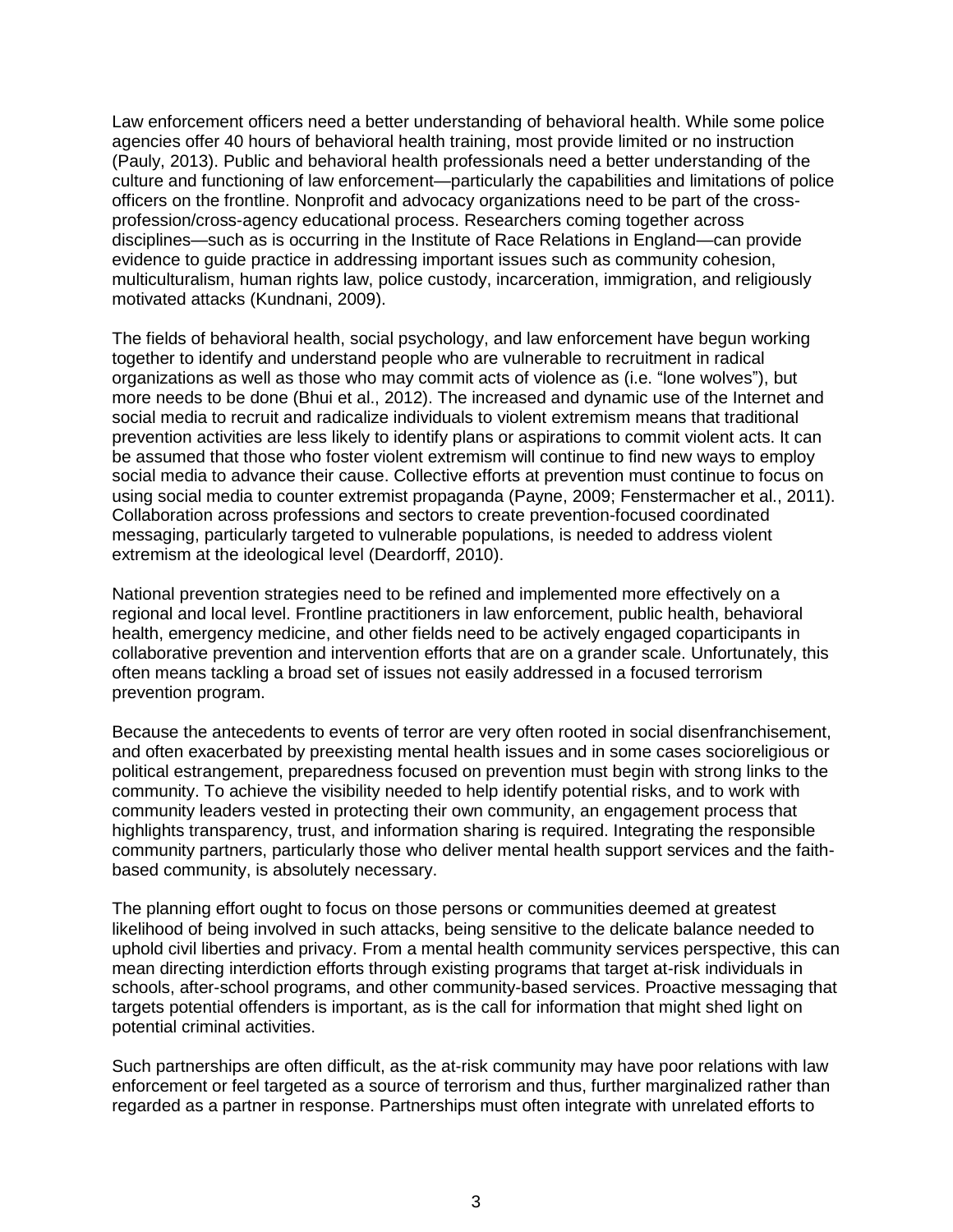improve the standing of the at-risk community and take an approach that is less focused on law enforcement to be successful.

#### **Preparing for Acts of Mass Violence**

Preparing for the health and medical consequences of an active shooter or terrorist bombing event requires open communication and coordination of a number of key stakeholders, especially those in law enforcement, medical practitioners responsible for trauma services and behavioral health services, and those entities involved in providing and supporting community services, including the private sector, nongovernmental organizations, the faith-based community, and other social service agencies.

Identifying at-risk individuals, sources of potential influence, and training private citizens to recognize and seek assistance when they suspect potential danger may reduce the occurrence of events. Law enforcement must maintain resources for prevention and investigations and not just for a robust response to an incident. The law enforcement effort will be enhanced by integrating not only private-sector security elements into the provision of intelligence data and the establishment of a deterrent posture, but also by using the "citizen first responder" to do the same. Thus, facility management staff, private security firms, and the public at large can all play a large role in augmenting traditional law enforcement efforts and capabilities needed to prevent such attacks.

Ultimately, though, the medical community must be prepared to manage the sequelae of violent attack perpetrated in the community. Sudden impact events that generate large numbers of casualties in a very short period of time are rare events, but when they do occur, time is of the essence to reduce the number of lives lost and provide competent and coordinated care to the victims. As demonstrated in Paris and other locations, asymmetric attacks at several locations can exhaust response resources and create issues declaring a scene "secure" owing to the dynamic nature of the attacks.

Planning for a surge in major trauma cases—victims of gunshot wounds and shrapnel injuries, bomb and blast effects—will be of vital importance. In most communities, the ability to manage such patients, let alone scores of such patients, remains elusive. In fact, it must be recognized in the planning process that trauma and burn cases may of necessity need to be managed in nontrauma, nonburn centers. Preparing for this "surge capability" will be key. And recognition of this likelihood by EMS and law enforcement partners will help to better identify the movement of the right patient to the right facility. Public health authorities will be of great help in supporting ESF-8 (Emergency Support Function 8—Health and Medical) requests for support, development of victim registries, and sharing vital risk communications information with the public during such an event. Emergency management agencies will play a central role in helping to coordinate and facilitate the many resources that will be required in the response. All of these functions should be planned for by health care coalitions that play the convening role in emergency response systems, assuring these key stakeholders will be part of the preparedness and response process for these types of attacks.

Communities should emphasize "run, hide, fight" training for citizens, particularly those in locations vulnerable to terrorism (schools, political institutions, religious institutions) and may wish to provide training and access to tourniquets and first aid supplies in addition to the automatic external defibrillators found in public places to emphasize the importance of the "active bystander." At-risk institutions or locations should optimize passive and active security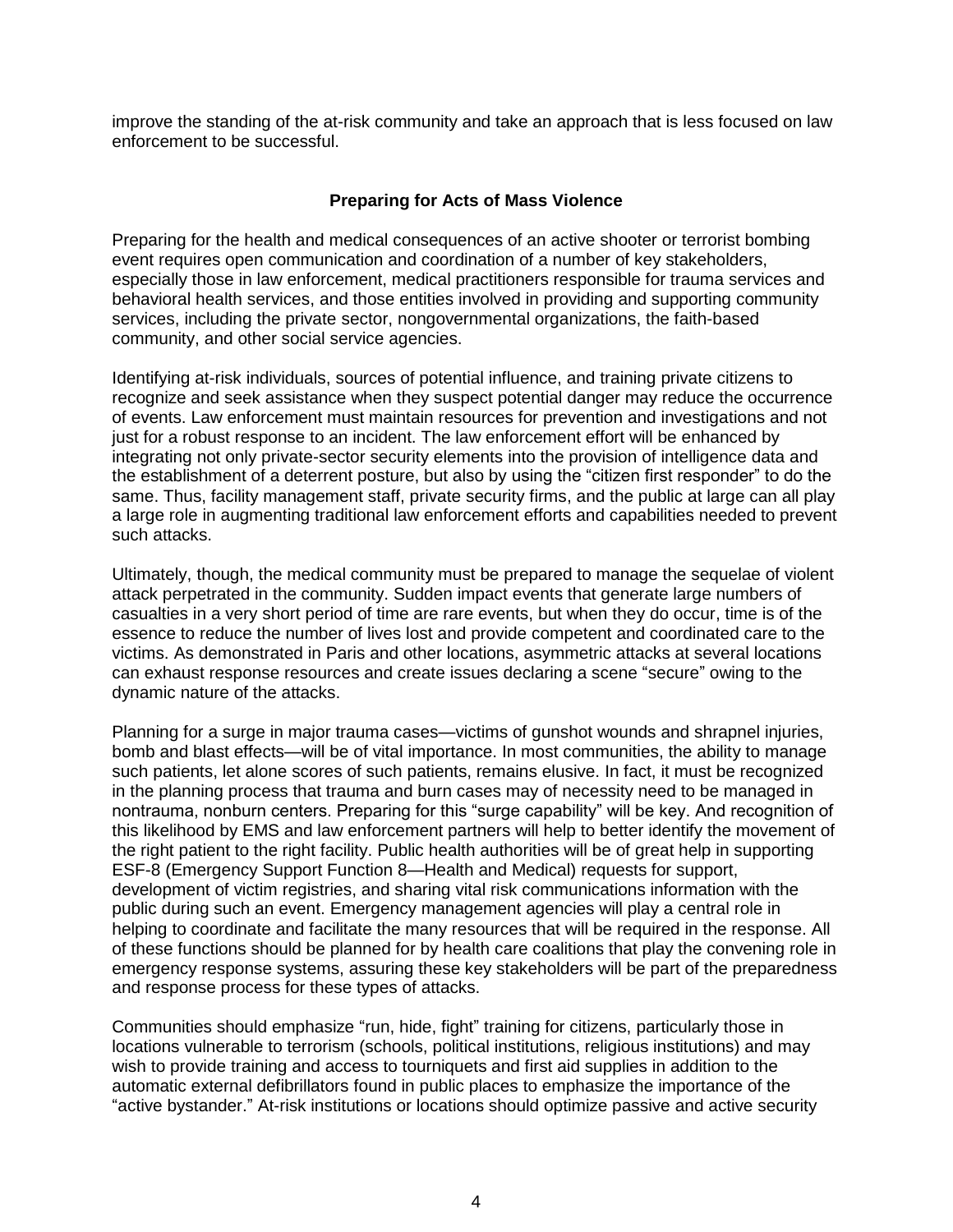systems and train and exercise their personnel on responses in conjunction with local law enforcement (e.g., the Federal Emergency Management Agency [FEMA] IS-907 as a starting point).

Public safety agencies should jointly agree on policy for these types of events, and then determine operational policies, logistics/supply, and training needs to support the policies. Operational policies should be developed for dispatch, initial responders and supervisors (including scene operations, perimeters, staging, bomb squad response, command post, and access to the inner/outer perimeters), medical care, patient destination, hospital receiving, and patient tracking. Ad hoc responses in any of these areas may jeopardize patient or responder safety.

Law enforcement, rescue, and EMS personnel should train and exercise together on a framework as outlined above that provides for rapid unified command, early engagement, rapid sweeps for secondary threats and to identify living victims and, as additional personnel arrive, securing of corridors of safety for access to victims for their care and extrication. The "muscle memory" from such training is imperative to serve as the basis for response in dynamic, highstress environments, and training must be as realistic and frequent as possible. Law enforcement will immediately assume control at these scenes and should work closely with EMS and rescue to assure that they understand the situation and are prepared to enter once law enforcement has adequately secured access.

Responding agencies also must carry extra supplies for hemorrhage control that should be forward deployed and capable of treating many victims that may require tourniquets, as occurred following the Boston Marathon bombing. Personal protective equipment for responders is a controversial topic, as some feel that responders will be more likely to place themselves in unsafe situations when wearing body armor and others hypothesize that with proper training, such equipment is a reasonable additional protective measure against the low (but legitimate) residual risk involved in early access. Agencies may wish to consider armored panels in vests that fit a wide variety of responder body types for those participating on the access teams.

Hospitals should also have plans for these events, including increased security, rapid victim arrival screening for security threats, rapid triage and hemorrhage control, and a surgical triage and decision process including use of damage control surgery when multiple victims require intervention. Tourniquets, blood products, rapid arrival of multiple patients, registration issues, CT scanners, and availability of trauma and vascular surgical trays are all potential bottlenecks that should be addressed prior to an event. Realistic exercises for health care personnel are important to assure comfort with use of rarely practiced decision making and skills, as the first time some of these are used a life may depend on it.

# **Event Response—EMS Dispatch and Incident Communications**

Historically, in almost every incident involving mass shootings a lack of transport resources has influenced the outcome of patients and has led to performance issues. In the Aurora Theater shooting, a lack of available transport resources resulted in a large majority of patients, including pediatric patients, being transported by police vehicles (TriData, 2014). In the Virginia Tech shooting a delay in transport resources caused by a lack of standardized automatic mutual aid slowed patient movement from the treatment areas on scene (TriData, 2009). In contrast, the preparation for a planned event at the Boston Marathon resulted in significant transport capability and access for ambulances to evacuate critical patients in a very short period of time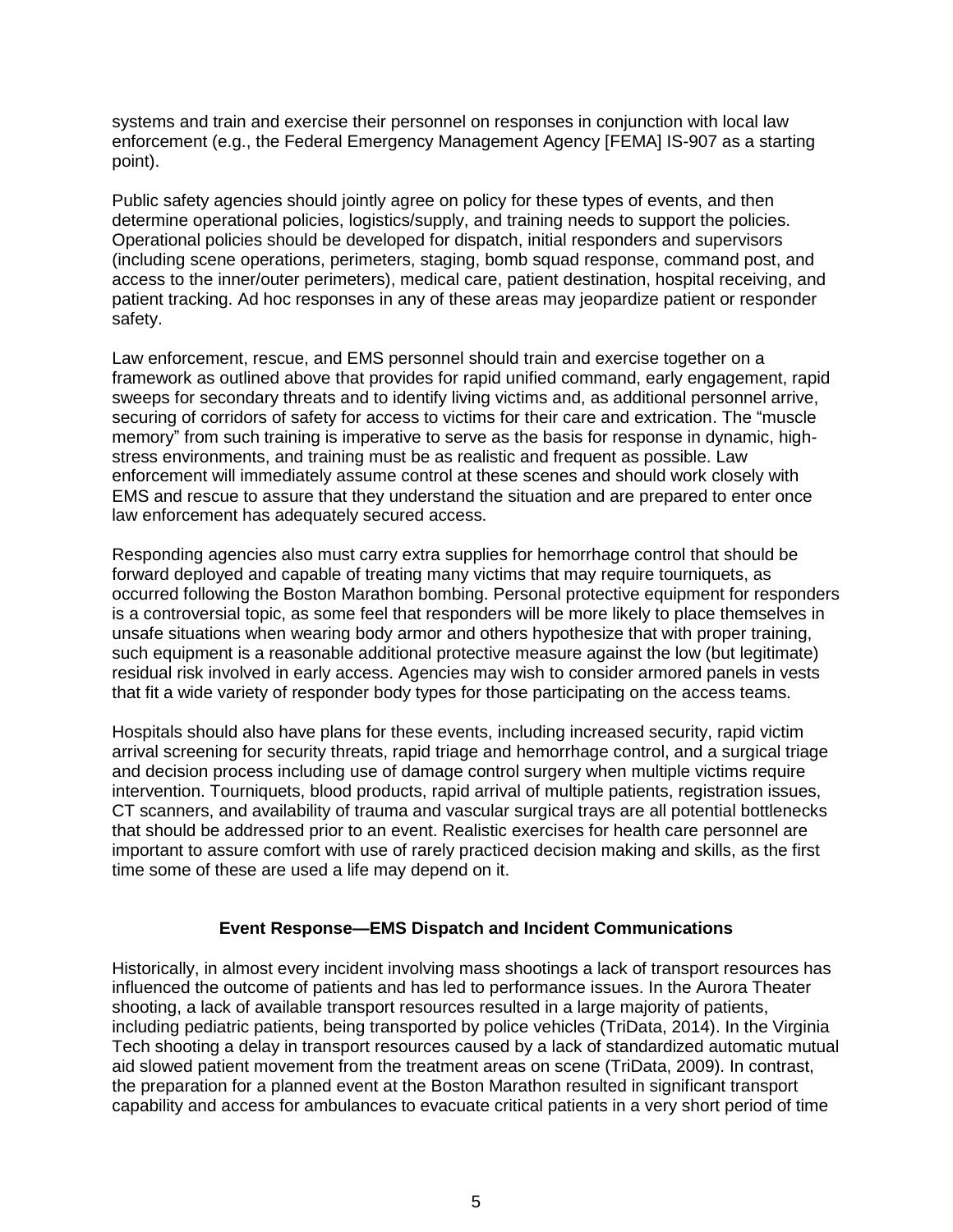(MEMA, 2014). The focus on scene-related activities, unwillingness to assign fault because of a "you did your best" mentality, and legal considerations of these events often prevent the dispatch and communication phase failures from being identified. Lack of transport resources is usually rooted in human error, system design, lack of policy, or inadequate planning. The delay in transport resources arriving may be compounded by bystanders, family members, or law enforcement vehicles that congest transportation routes and hinder EMS transport units from entering and leaving the scene.

Fire service regulations require the capability to deploy an initial full alarm (usually 15 person) assignment to arrive within 9 minutes to 90 percent of incidents in urban areas (NFPA, 2010). The lack of a similar standard for mass casualty events may contribute to inadequate response in the initial phases.

A more standardized response can be expected to produce a more efficient outcome in the movement of injured patients. The application of a predefined response matrix<sup>2</sup> organized around a fire service equivalent in the form of a first alarm medical response or the summoning of an ambulance strike team or EMS task force can minimize errors in initial assignment. Adjustments in computer-aided dispatch systems to include a predefined response matrix for a major medical response adds reliability to meet the transport demand.

The two most commonly used dispatch system protocols<sup>3</sup> are the Association of Public Safety Communications Officials (APCO) Institute's Medical Priority Dispatch or the National Academies of Emergency Dispatch's Priority Dispatch. Each system uses a standard set of codes to identify medical emergencies and the response required. For example, in the APCO and National Academy's system a "27 Delta" identifies a life-threatening gunshot wound or stabbing; however, information about multiple patients can activate a subdeterminate in the call—recoding the call to indicate multiple patients. That code can then identify a standard set of resources as designated by emergency services leadership that the computer system can find and alert (e.g., automatic initial assignment of five ambulances, two supervisors, and notification to medical directors for any multivictim shooting). This automation can counter human error (not ordering adequate resources), lack of empowerment of the communication center staff to send resources without a command officers authorization, and compensate for a command officer that does not have recognition-primed decision-making skills.<sup>4</sup> Little evidence exists as to the appropriate numbers of ambulances to assign. One ambulance per reported shooting victim may be appropriate, but this relies on knowledge of the number of victims—often not determined until well into the incident. The dispatcher should not wait for definitive information to activate initial assignments, but jurisdictions should consider secondary assignments per initial on-scene reports (similar to a fire department's first-second-third alarm sequencing).

 $^2$  Predefined response matrix: A standardized response that brings a designated set of resources to facilitate a standardized outcome. The resources in the matrix correlate to the required personnel and equipment to resolve an emergency or nonemergency situation.

 $^3$  Dispatching protocol systems: A system of questions commonly asked by a 911 communication specialist or call taker that distills the answer from a caller to a categorization producing a recommendation from the computer program of the number and type of units to respond in either an emergent or nonemergent fashion.

<sup>&</sup>lt;sup>4</sup> Recognition primed decision making: A model in which an individual with expertise identifies a problem situation as typical and familiar, based upon a match to a similar situation stored in memory, and decides to initiate an action. If the situation is unfamiliar, or if subsequent information does not fit the pattern, then the individual decides to analyze the situation further before acting.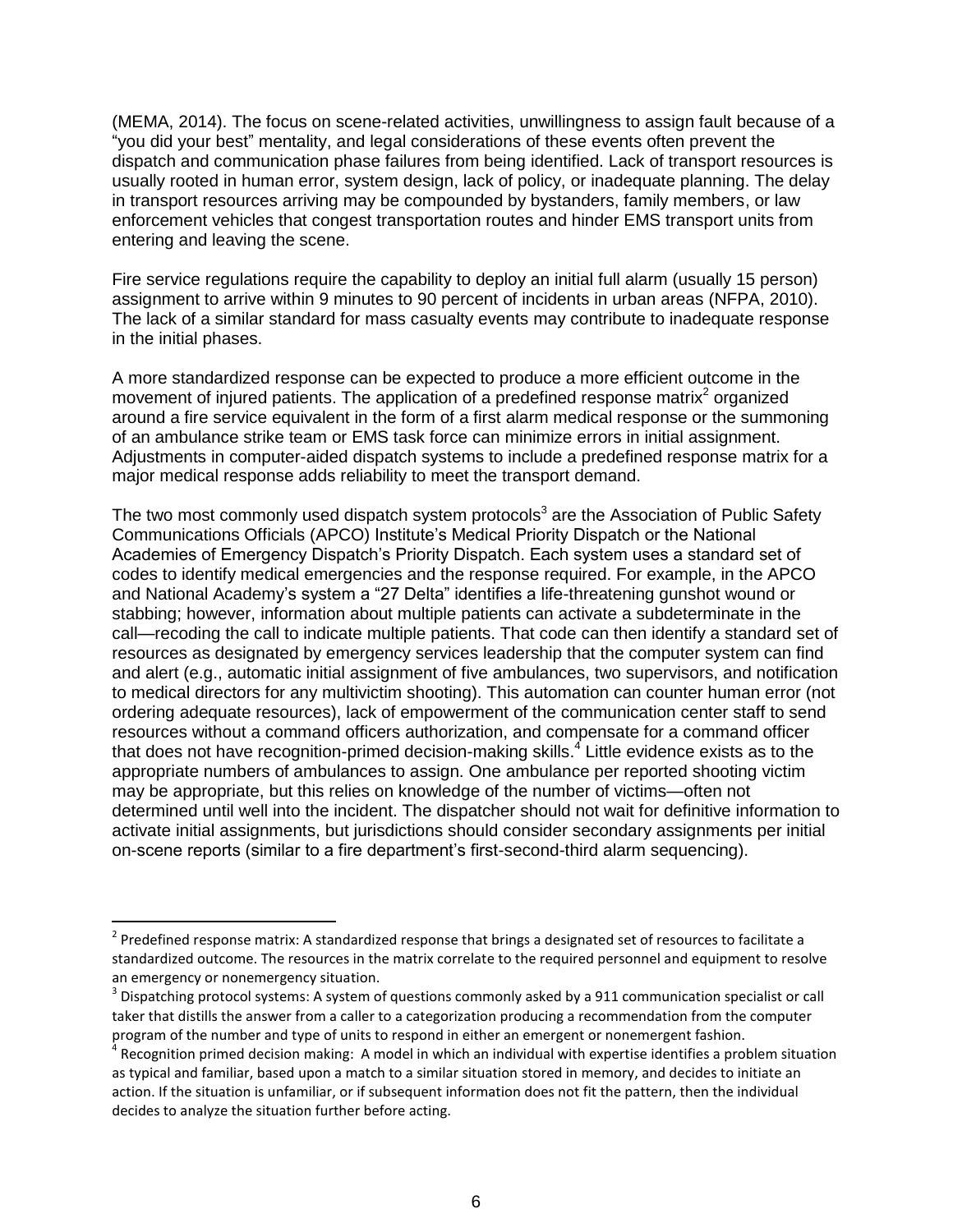Unfortunately, many rural areas are challenged by limited resources and poor regional interagency coordination. Dispatch centers often lack the sophisticated training and computeraided dispatch resources of urban settings. Standardized response is paramount in a rural setting as the lag time for a volunteer or backup ambulance in rural or super rural areas may increase the chance of poor patient outcomes. The extreme delays in EMS response and transport highlights the need for automatic aid request as illustrated in the motor coach crash in Mexican Hat, Utah, in 2009 (NTSB, 2009). Rural areas should thus automatically request neighboring jurisdiction fire and EMS assistance (including potential rotor-wing resources) and be prepared to cancel them rather than risk life-threatening delays in a mass casualty response.

Organizing the regional EMS response into FEMA-designated ambulance strike teams or EMS task forces<sup>5</sup> may help compensate for system limitation in the rural or super rural settings and must be automated to compensate for assembly delays. These may be of particular value for moving victims from a smaller local hospital to a trauma center in the initial hours after an incident in a rural area. Advances in technology now allow detailed call specifics to be sent to smart phones that can provide secured information and detailed response instructions. These systems can alert individuals who can also acknowledge via Internet or wireless communications that they are responding and provide information about such things staging and departure areas.

Mutual aid by definition requires two-way (requesting and supporting) human decision making, and owing to the high risk and low frequency of mass casualty events and low decision authority of call takers/dispatchers it can often be poorly implemented. Automatic aid does not require as much human decision making, as it follows a protocol with a standard set of resources. Accreditation and insurance services ratings require fire department automatic aid (rather than mutual aid) to acquire a superior rating or achieve accreditation. Medical response should apply the same principles.

To maximize information exchange and minimize error, dispatchers should assign tactical radio talk groups immediately to any potential mass casualty incident and cross-patch responding agencies into that talk group if necessary. In some areas, this may not be possible, in which case the dispatcher should request all nonessential transmissions be curtailed. Responders should have radio policies in place that minimize usual chatter on these talk groups and confine transmission to command-level officers. Initially evaluating the scene is critical, and if updates are not forthcoming, the dispatcher should prompt the incident commander for updates every 15 minutes of the event and repeat those back. Policies should also consider encrypting the incident talk groups. It may be best to not institute encryption until on-scene unified command is established so crucial incident information is not missed by a failure to set radios to encrypted mode. Unless all responders have access to the appropriate equipment, encryption should not be used as street personnel are acting as the incident commander until arrival of supervisors on the scene. Creation of multiple talk groups should be deferred until the life safety phase of the incident is over as it may be impossible for the incident commander to properly monitor traffic. A talk group should be assigned for each separate incident if multiple incidents are occurring.

As the event continues, information may be shared that is not confirmed or that may be lawenforcement sensitive. Dispatchers, EMS, and health care personnel should be careful not to pass on information that has not been vetted by law enforcement (e.g., number of perpetrators)

<sup>&</sup>lt;sup>5</sup> FEMA 508-3 Typed Resource Definitions—Emergency Medical Services Resources http://www.fema.gov/nims/mutual\_aid.shtm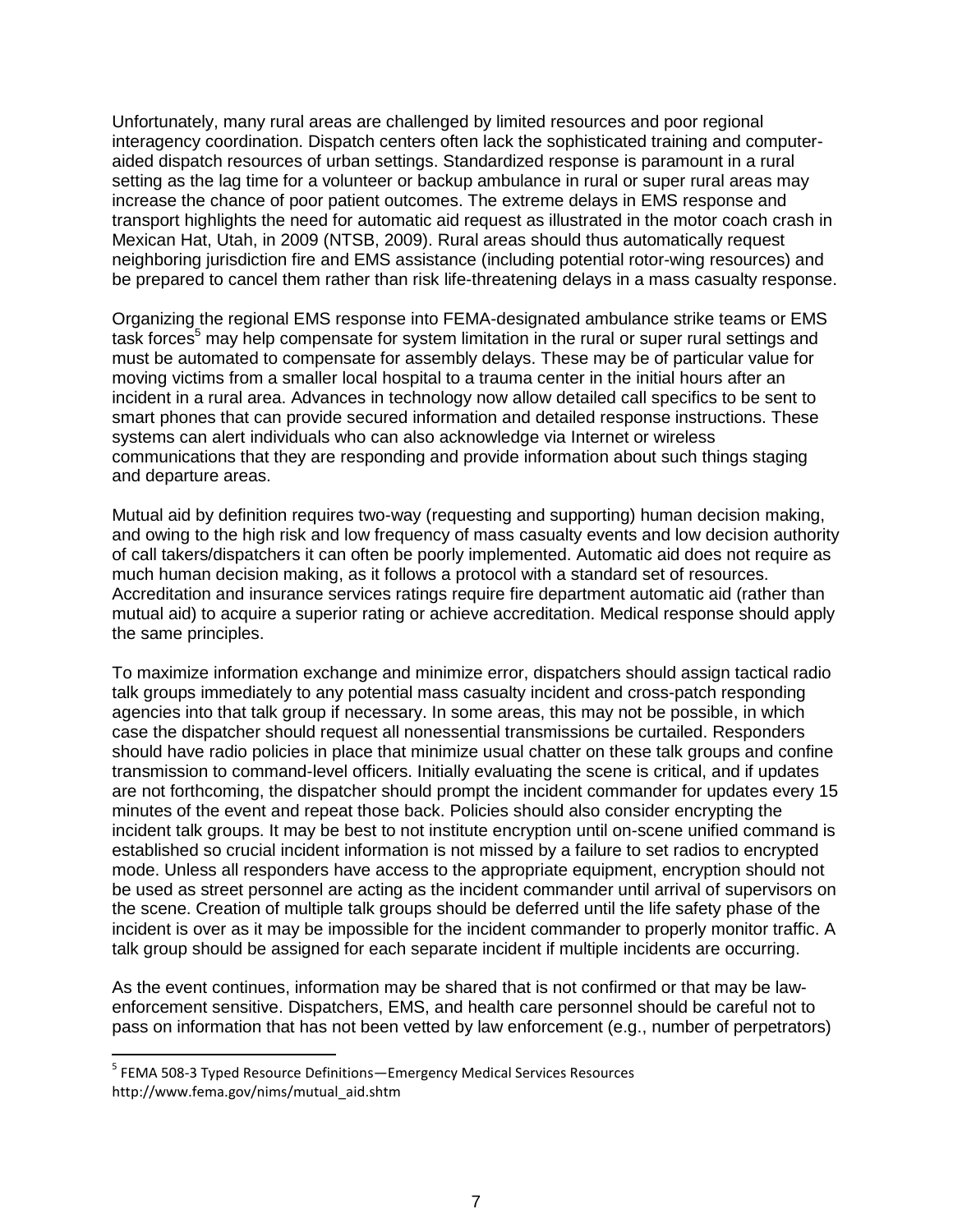except to other public safety entities with an immediate need to know. Information that may affect the safety of the response (potential secondary devices, secondary perpetrators) should be shared as widely as possible but after the event is controlled information sharing may be restricted.

There is no substitute for face-to-face information exchange; thus, establishment of unified command between law enforcement and fire and EMS supervisors should occur as soon as possible at the scene ("trunk of car command") close to the scene but in an area of relative safety. Redundant communication by cell and text is also possible, but this should be limited to situations where one-to-one communication is preferred and the information does not need to be shared with other responders.

#### **Event Response—Initial Actions**

In the past, EMS and first responders, when confronted with a shooting or other violent situation, historically staged a safe distance away and waited until law enforcement had secured the scene. At that point they entered the scene and began treating the injured. In a mass casualty event, the classic triage and treatment areas were established with patients eventually being transported to facilities after proper sorting and on-scene treatment.

Today, active shooter events are becoming more common and, as was shown in Boston, use of improvised explosive devices is no longer simply a problem for those who are overseas. Furthermore, assailants often use military-style firearms, which have much greater lethality, firing rate, and wounding potential, than many civilian weapons. It is time to change our response paradigm.

Responders to such events have to be educated on the appropriate level of response, how to approach the scene, and how to do so in a safe manner. This training must be integrated with that of all the other responders, including law enforcement. Responder safety was the reason that EMS classically did not enter the scene until deemed safe by law enforcement. While EMS has had some training in dealing with threats to safety, such as downed power lines, gasoline leaks, and combative patients, EMS responder have had virtually no training in how to deal with armed threats, and they lack the resources to neutralize such threats. By staying in the cold zone of an event, the threats to EMS responders are minimized.

The impact of waiting to enter until the entire scene is secured can be detrimental to the victims as was illustrated recently in the 2013 shooting at LAX in which a TSA officer was shot (Kandel, 2013). He was visible from the doors of the terminal, but response protocol did not allow for EMS to enter until the scene was safe. By the time EMS was escorted in, the officer had exsanguinated. It was events like this and other mass shootings that led to the development of the Hartford Consensus (Jacobs, 2015), which advocates revising the approach to such events. The approach relies on adjusting the goals of law enforcement to include an early focus on securing access to victims, and adjusting EMS response to operate in a "warm zone" that is dynamically secured rather than wait for the entire incident area to be definitively cleared.

This is not to say that EMS should ignore safety. EMS should never enter a scene first nor enter without a secured area. EMS personnel must be aware of the environs and the hazards. Just as we approach an accident or hazmat scene and perform a scene survey for hazards (unstable vehicle, chemical spill) we need to do the same for mass shootings and other types of terrorist acts. We must always be looking for the "plus one" threat such as additional shooters (even among the victims) or damage from the event causing secondary hazards (e.g., gas, electric,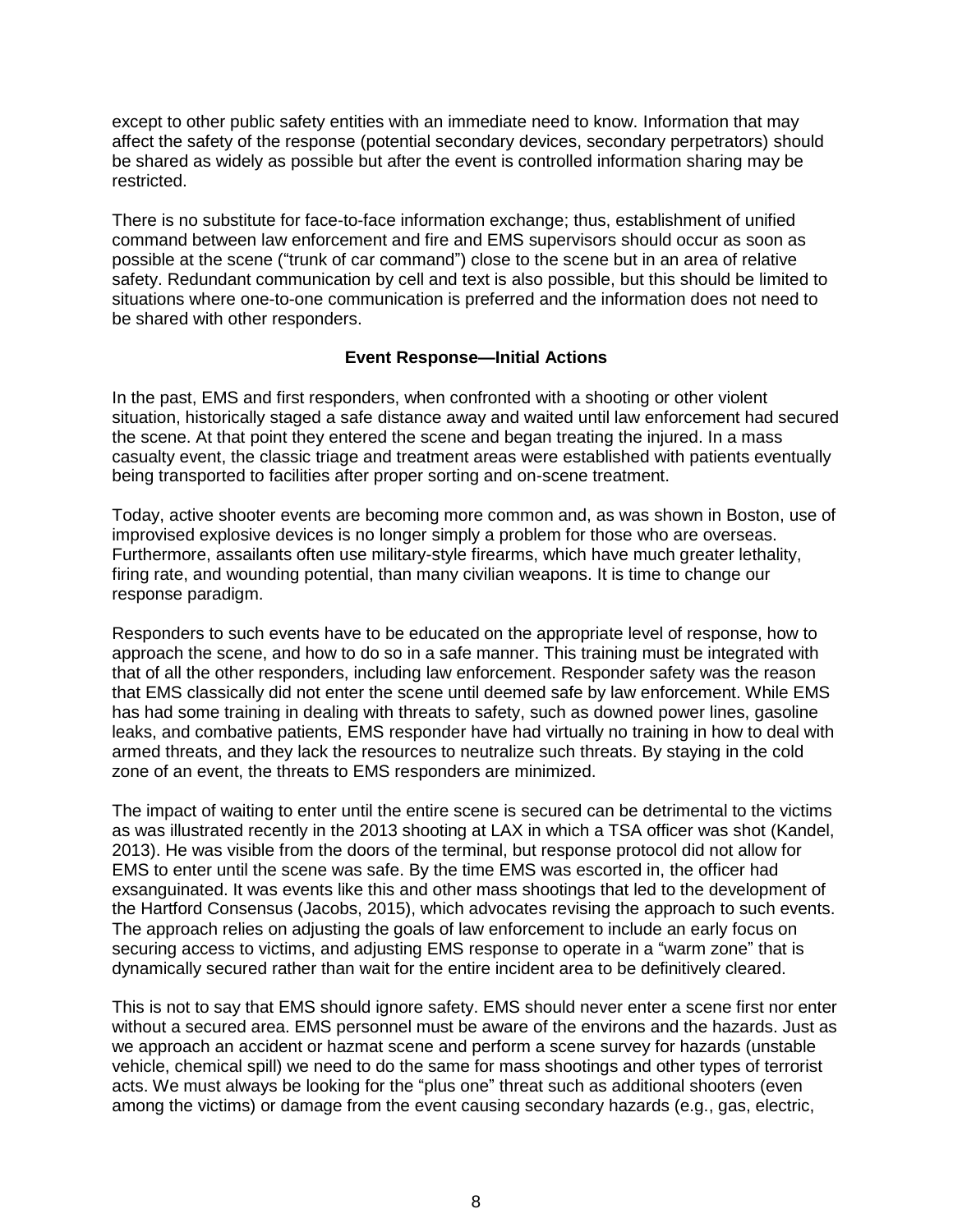structural). Secondary devices may be designed to be detonated on arrival of responders. This is not new; Eric Rudolph placed a second bomb near where the fire engines would stage when he attacked a reproductive services clinic in Sandy Springs, Georgia (1997) after scouting their response to a fire alarm to the clinic prior to the bombing. Responders may even be the target as happened in 2012 outside of Rochester, New York when a gunman set a house on fire and then waited until firefighters arrived and began shooting, killing two firefighters (Freile and Stanglin, 2012).

Though the new paradigm of dynamic response may seem risky for providers, there is tremendous benefit to patient survival. Further, an emphasis on early access and rapid transport may decrease concentrations of response resources in staging areas where they may be targets for secondary attacks. In the past, high-threat/active-shooter scenarios were addressed by specialized response teams of highly trained officers with specific skill sets. Such teams are extremely effective in barricaded suspect, hostage, and other situations and are able to systematically intervene and neutralize threats. In addition, many teams have specially trained medics or physicians who can provide care in a hostile environment.

These medical providers draw heavily from the lessons learned from the military about providing medical care under fire, which has led to the concept of Tactical Combat Casualty Care. A civilian adaptation of this concept, Tactical Emergency Casualty Care (TECC) has been developed and focuses on the types of threat environments seen in the civilian sector.

As set forth in the Hartford Consensus (Jacobs, 2014), the approach to such event should follow the THREAT algorithm:

- **T**hreat suppression
- **H**emorrhage control
- **R**apid **E**xtrication to safety
- **A**ssessment by medical providers
- **Transport to definitive care**

Law enforcement needs to control the threat and can initiate hemorrhage control when resources allow. An alternative and likely more practical approach is for first arriving officers to pursue the shooter, with secondary officers securing the area around the victims and securing access for medical responders to allow them to rapidly extricate victims.

Entering EMS personnel should immediately direct all ambulatory casualties out to an area of relative safety (fire apparatus and other shielding may be positioned to assist this effort if necessary) and the nonambulatory casualties should be packaged in sleds or on backboards/fabric litters for rapid evacuation. Once extricated and bleeding controlled, the wounded should be quickly reassessed prior to expedited transport to an appropriate trauma hospital. By example, in a recent workplace mass shooting (Autrey et al., 2014) initial officers went rapidly through the complex and engaged the perpetrator, and secondary officers quickly secured the entry area and subsequent rooms to allow EMS to begin victim care and evacuation within minutes of the initial 911 call, likely resulting in several lives saved.

Classic mass casualty sorting schemes such as START (Simple Triage and Rapid Treatment) and development of staging and casualty collection points takes time and delays transport to definitive care. As long as adequate ambulances are available, there is no reason to delay transport for further assessment, color coding, and interventions that should be provided enroute, as with usual trauma care. Remaining on scene during dynamic events (e.g., Paris)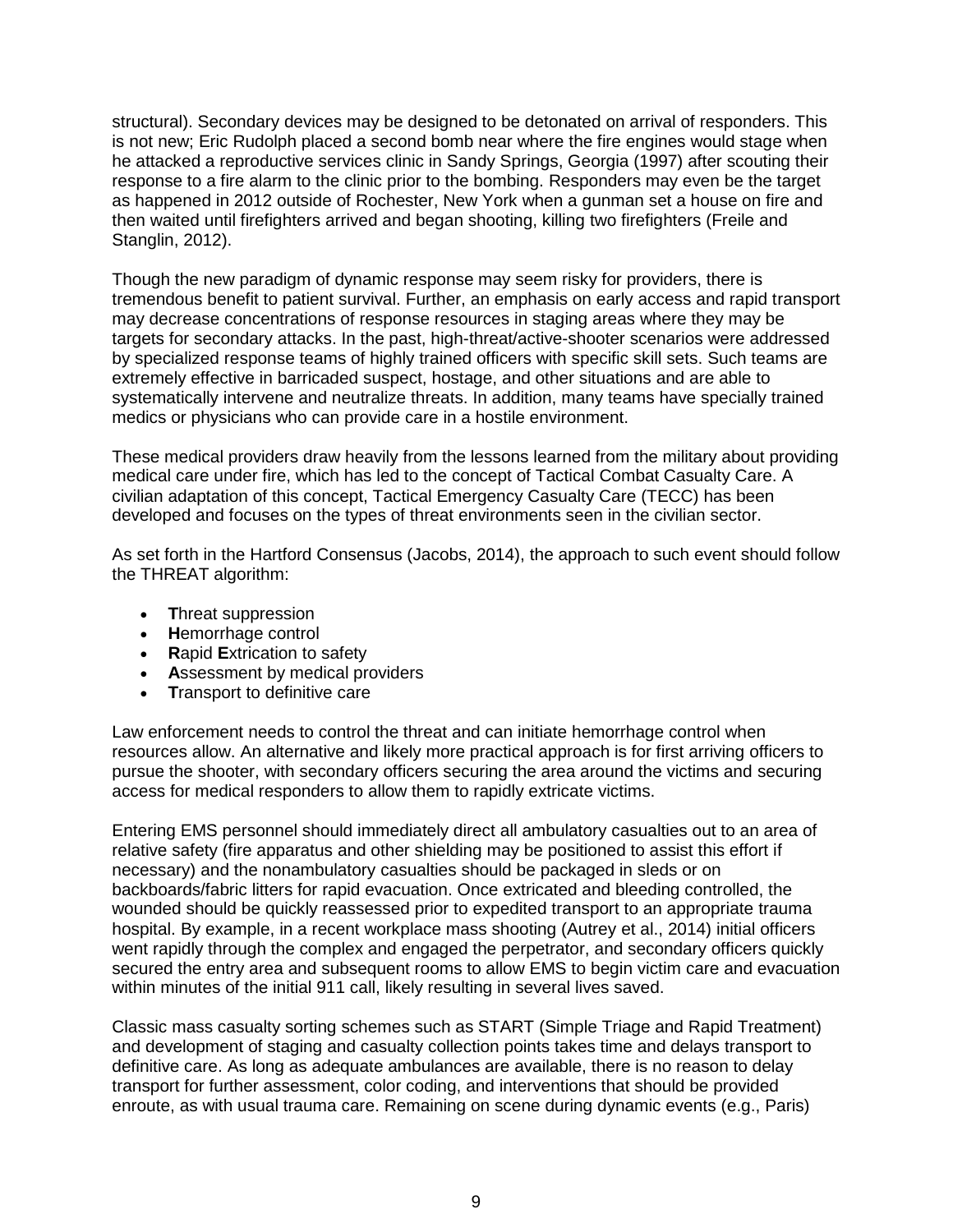may actually increase provider risk. Early notification to the trauma center is essential for its readiness. Regular exercising of this approach as a component of a multiagency response plan is essential to operational success.

Responders to blast events should be aware of secondary hazards such as gas leaks, unstable structural elements, and additional explosive devices. Responders should try to move the minimal amount of debris possible to find and assess victims. Decedents should *not* be moved. Rescuers in debris areas should follow the paths of those that have walked in the area before them to minimize scene disruption and maximize safety.

In rural areas where there are fewer resources, such events create even more challenges. Responders often perform multiple roles on a daily basis, mutual aid is often coming from long distances, and distance is often an issue for transport to definitive care. Planning with careful allocation of resources is necessary, as well as early request for additional resources. Early engagement is still important, but bystanders and ambulatory victims may need to be directed by law enforcement to help extricate the wounded, and if there are additional first responders in the area besides those on the EMS/fire unit they may be needed to assist, depending on the scope of the incident.

Note that accomplishing these objectives in a time-sensitive manner requires that street personnel, and not special teams, are trained in these types of responses. A follow-on tactical response is still necessary to systematically clear the area and address any contained perpetrators but the initial response cannot afford the delays associated. Conversely, initial responders should generally not be trained for higher-risk area entry (diamond formations, etc.) as these tactics require significantly more training and team training than the initial actions outlined above.

# **Event Response—Secondary Tactical Considerations**

Following the initial rescue actions, the scene should be secured and perimeters established (if not already done). At this point, a structured tactical response should occur to neutralize any remaining threats and sweep the building.

Tactical operations generally include several phases and steps that take place well before, during, and potentially after initial engagement. In some cases, the mission may be "planned" such as in a high-risk search or arrest warrant or they may be in response to an already "active" event. In either case, law enforcement organizations and medical support team operators and all of the support elements (medical, communications, negotiators, etc.) typically convene at a forward staging area and determine their objectives and tactics, adjusting to the specific incident characteristics and environment.

Medical support for law enforcement tactical operations varies by jurisdiction and may range from trained EMS personnel embedded with tactical team to provision of EMS support only outside the operational area. Medical functions will be divided by:

- **Direct threat care:** Care that is rendered while under attack or in adverse conditions.
- **Indirect threat care:** Care that is rendered while the threat has been suppressed, but which may resurface at any point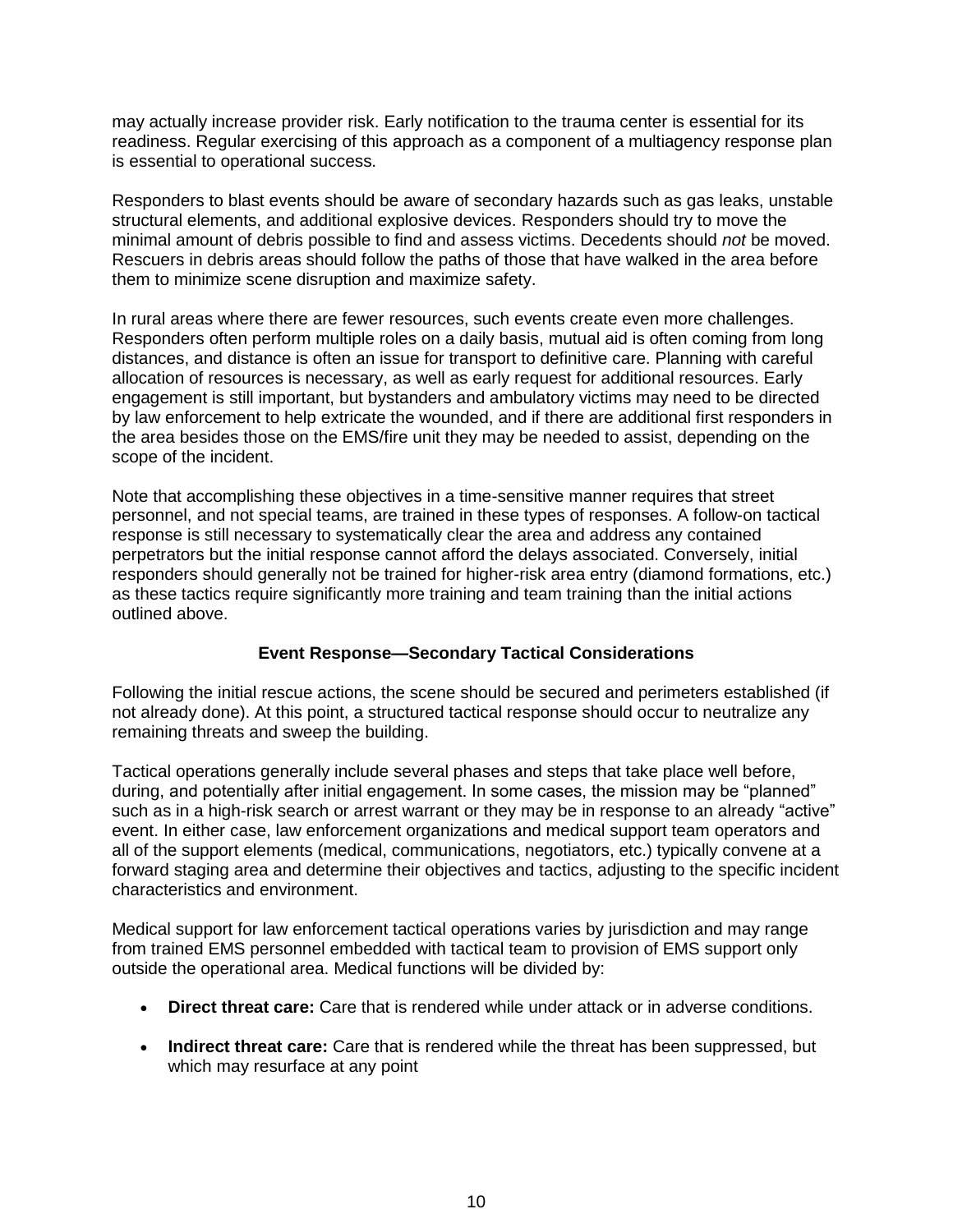**Evacuation:** Care that is rendered while a casualty is being evacuated from the incident site

These are still considerations within the initial or active component of the response, with the exception that no "direct threat care" is provided. EMS will need to provide ongoing support to the secondary tactical operations. General tactical training for  $EMS<sup>6</sup>$  must be supplemented by agency-specific training.

The law enforcement organization having jurisdiction will determine the way EMS personnel will stage (warm versus incorporated response) and the rules of medical engagement. It is not the purpose of this paper to endorse a specific training or tactical approach as this consideration will depend on resources, training, personal protective equipment, and an understanding of the capabilities and limitations of the response agencies involved.

Regardless, certain considerations can be anticipated. Once the initial clearing of acute and salvageable casualties has been addressed, scene integrity, decedent affairs, evidence preservation, and identification of delayed secondary threats rise in priority. A structured approach should be taken to assess for secondary threats or clandestine and delayed insult such as intentional or by-product chemical, radiological, or biological agents.

To protect the first responders, law enforcement, receiving facility personnel, and mortuary support, timely regional communication about potential contamination issues as well as the potential for a secondary attacker among the victims is critical to prevent amplification of harm beyond the primary event. Regional health care coalitions should be well positioned to provide such alerting and notification.

Unified command should transition to law enforcement command for ongoing investigations as the life safety component concludes. EMS should be prepared to support responders working on the scene during the investigation and recovery efforts.

A goal of terrorism is to disrupt and introduce fear into our daily lives, which is one of the reasons the Israeli police try to conclude on-scene investigations within hours and reopen the streets and affected area as quickly as possible. This desire to resume normality must be balanced against the needs for a thorough investigation of a heinous crime. In either case, consideration should be given for removing the most graphic visuals of the event from public view as soon as is prudent.

# **Event Response—Hospital Actions and Prioritization of Activities**

Hospitals have two immediate priorities after a terrorist event occurs—they must provide mass casualty care at the same time as assuring facility security. Unfortunately, hospitals have been targeted in terrorist events in the past and will be in the future. Implementing access controls (potentially including traffic controls), screening and monitoring bags and packages, and monitoring incoming patients and family members to detect potential criminal intent is a critical early action that must be taken to protect the facility and staff. Hospitals that rely on local law enforcement for security augmentation and protection should understand that during a mass violence event resources are not likely to be available to them.

<sup>6</sup> Example: CONTOMS—https://contoms.chepinc.org/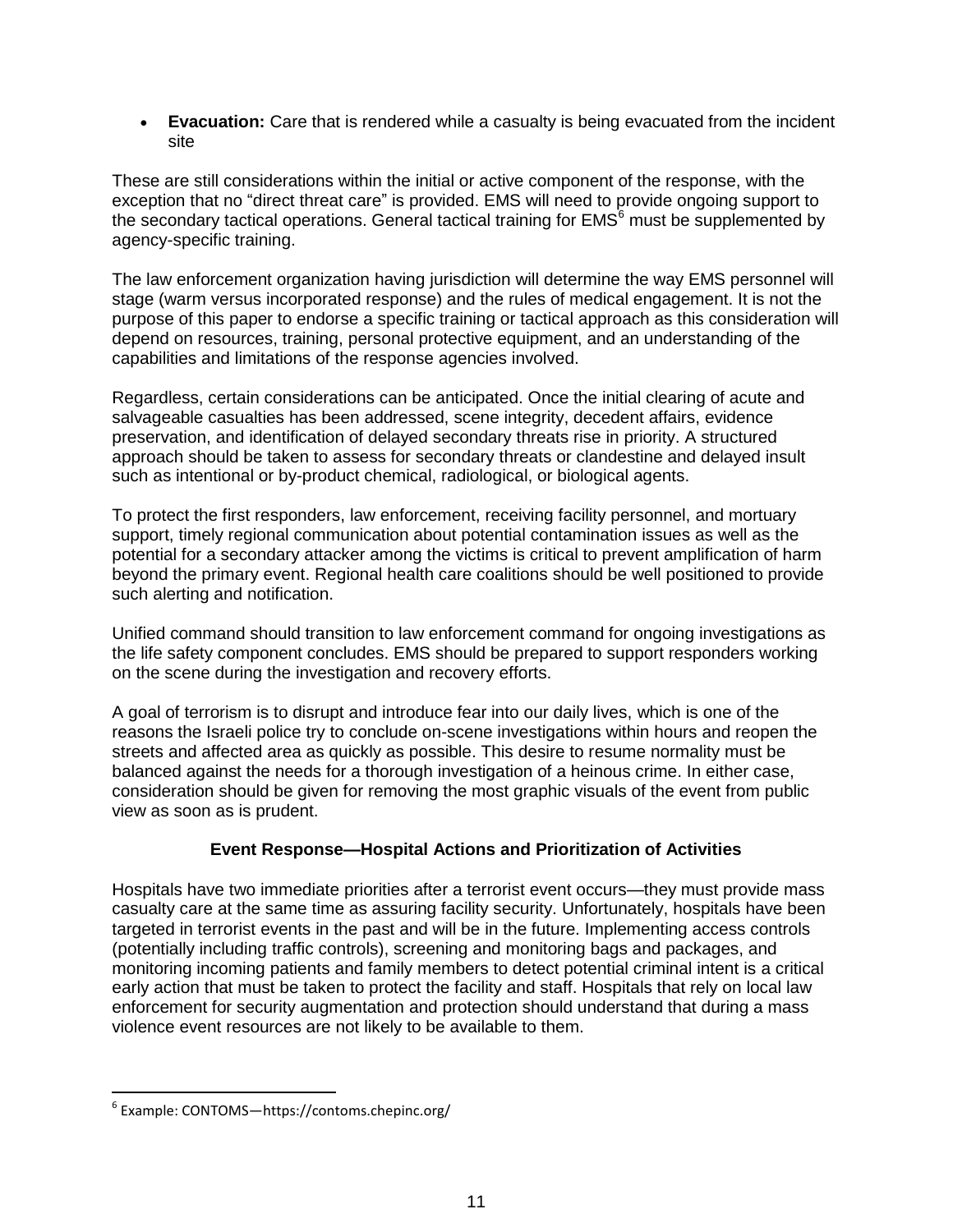When the hospital is notified of a potential mass casualty event, it should take prescripted, welldescribed actions to notify personnel including activating callbacks of offsite personnel (particularly surgical, emergency medicine, critical care, and support personnel such as administration, facilities, radiology, lab, blood bank). Information updates should be provided to hospitals as often as possible. Surge capacity plans including surge discharge should be activated as needed, including surgical plans. The simultaneous execution of a variety of activities according to standard operating procedures or job aids at the departmental level in the first 20 to 60 minutes often will determine whether the response succeeds or fails. Incident command and the hospital command center are needed to manage the less predictable, more dynamic response needs and issues that occur after the first 30 to 60 minutes (Goralnick et al., 2015).

Hospitals can expect many casualties to self-refer to the closest facilities and should be prepared to help unload patients from vehicles. Self-referred patients are often first to arrive but often have minor injuries and should not disproportionately consume space and resources that may be needed by the critically injured.

Upon arrival to the hospital, patients should be triaged by an experienced emergency medicine or trauma surgery physician, as subtle penetrating injuries or evidence of blast trauma can be lethal if missed. Screening for radiation should be part of a blast response as well, since the risk of a "dirty bomb" should not be underestimated.<sup>7</sup> Victims of blast incidents may not be able to hear or effectively communicate with providers because of tympanic membrane injury; therefore, marker boards and basic written information must be available to aid initial communication with victims. Use of triage tags by the facility can help to maintain information flow until the patient information is entered into the electronic health record (EHR). A recurring theme among hospitals that receive multiple victims in a short period of time is that it is impossible to get the patients registered quickly enough and get information updated in the EHR to be useful, so that patients are often lost in the system for hours (Goralnick et al., 2015; Hick et al., 2008). With the potential for multiple unidentified victims, the hospital system for disaster registration should minimize the potential for confusion between different victims. This is a particular risk when numbers, and especially those in consecutive order, are used as disaster identifiers. Photos that can be easily taken and associated with the patient in the computer and unique bar codes may be helpful, but require daily use in order to be easily practiced in a disaster.

Patient care in a mass violence event differs from conventional mass casualty care with a continued emphasis on external hemorrhage control prior to other interventions (i.e., CAB not ABCs of resuscitation placing circulation first). There may be a very high incidence of operative emergencies among the victims, but the graphic soft tissue injuries may not be the highest priority for the operating room. Severe extremity injuries may be able to wait for operating room access after tourniquet use or other hemorrhage control, but truncal injuries with shock must be prioritized for immediate operative intervention. Note that graphic injuries should be covered as soon as possible to prevent ongoing emotional trauma to the staff and patient but frequently rechecked to assure bleeding stays controlled. Tourniquets are often not stocked in large numbers in most emergency departments. This may be a key limiting factor both for EMS resupply as well as for hospital use since some casualties may require multiple tourniquets to control bleeding. Tourniquets by design stop blood flow distally, so significant pain from tissue

 $^7$  If radiation is found, this should not delay emergency interventions but should prompt clothing control and more formal assessment and decontamination of the walking wounded according to usual protocols (for examples, see the Radiation Emergency Medical Management website—www.remm.nlm.gov).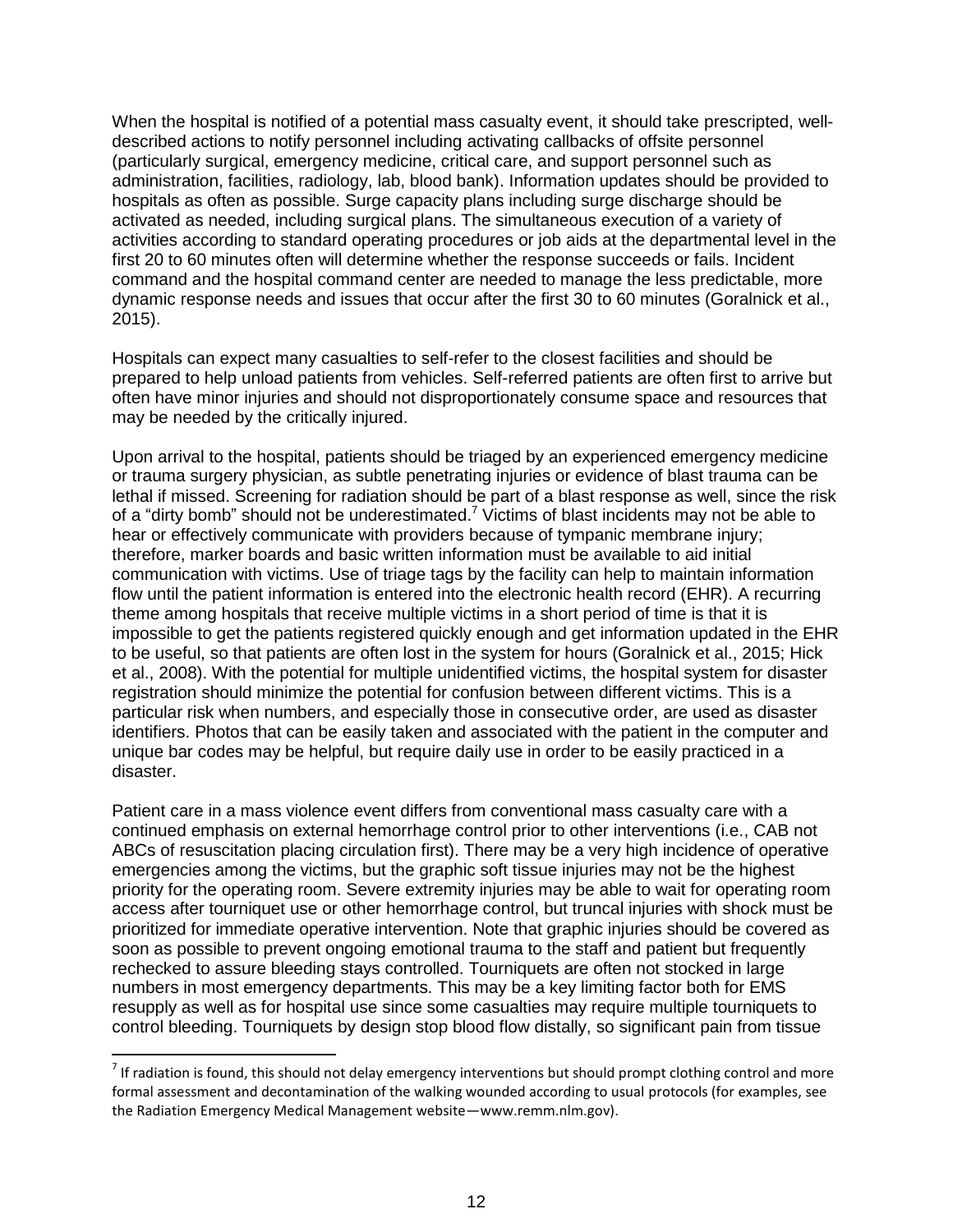ischemia within 15–20 minutes after application should be anticipated and will continue until blood flow is restored. As time allows, wounds that may not require tourniquets for bleeding control and are not going emergently to the operating room should be reassessed and other interventions such as packing and bandages may be attempted. The tourniquet should be loosened but left in place in case heavy bleeding recurs.

Operative interventions depend on qualified staff, operating room space, and operative supplies. Penetrating trauma can cause a much higher percentage of vascular injury than blunt trauma, and vascular surgical trays are often in short supply in hospitals. Major procedure or surgical trays may also be in shortage. Since these trays often cost in excess of \$10,000 each they represent a significant investment, but since the turnaround time after use is usually between 2- 4 hours there is no substitute for adequate surgical instruments being available.

Most disasters do not have a major impact on facility or community blood supplies (Schmidt, 2002). However, multiple patients with life-threatening penetrating trauma can consume enormous amounts of blood products in a short period of time, particularly with the recent emphasis on transfusing fresh frozen plasma and packed red blood cells in 1:1 or 1:2 ratios. Most trauma centers do not keep adequate fresh frozen plasma thawed to run concurrent multiple mass transfusion protocols, and so some triage of blood products, particularly of fresh frozen plasma should be anticipated. Additionally, shortage of common packed red blood cell types is possible depending on the community resources. After the Aurora theatre shooting, the University of Colorado Aurora hospital was reported to have used over 300 units of packed red blood cells, a volume that would be unachievable at smaller centers and without rapid resupply from a regional blood bank. Contingency plans should be in place to address these issues (Sasson, 2013).

The mental health effects of these events on providers and victims cannot be underestimated. The visual impact of gruesome soft tissue injuries, the number of victims, and the caregiver's empathy toward them can have severe effects on staff. Resilience training and a program of critical incident stress support including psychological first aid is critical for staff mental health. A "hotwash" occurring very soon after the event (ideally within hours) that overviews the event, acknowledges the contributions of staff, reviews areas of success and opportunities for improvement, and reviews the potential effect on staff as well as the range of normal stress reactions can be extremely helpful in providing a common understanding of the event, its impact, and reorient emotions toward tasks that can be achieved to improve the next response. Victims and family members similarly will need emotional support, and some facilities provide an automatic consult with a mental health professional for all inpatient victims to review their emotional state and discuss normal stress and grief reactions as well as resources and followup evaluation.

# **Community Recovery**

The ability to recover from a mass violence event in part depends on the resiliency of the individual and the community. Close ties and an emotional investment in the community or organizations affected are important, as is good underlying mental and physical health. Though the authors agree that building resilience is important to successful recovery, there is less agreement on what measures best "immunize" a group or community against the psychological effects of mass violence.

The U.S. Centers for Disease Control and Prevention defines *community recovery* as the "ability to collaborate with community partners to plan and advocate for the rebuilding of public health,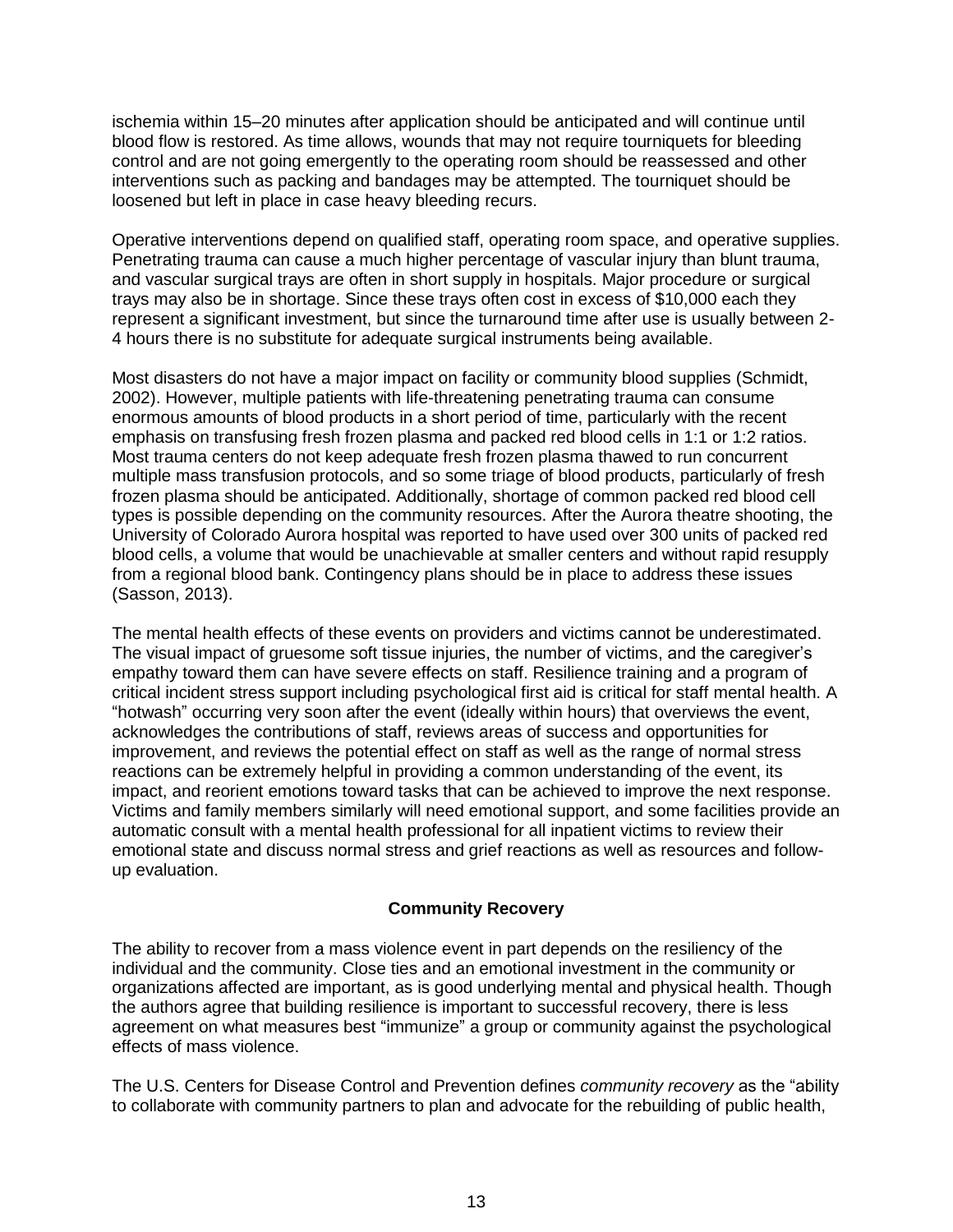medical, and mental/behavioral health systems" (CDC, 2011). Ideally, recovery efforts will restore community function to preincident levels, at minimum. In the best-case scenario, recovery efforts will improve community functions to levels that are greater than preincident levels. Effective recovery planning is a collaborative process that involves government, business, and health care (public health, medical, and mental/behavioral) officials, as well as engagement of community residents and leaders.

The primary goal in terrorist attacks is to instill a sense of fear and social disruption among societies and the population in the affected areas. There is no dispute that mass violence, and particularly coordinated, sustained, multisite terrorist attacks, severely disturb the overall emotional and mental health of the community, from individuals and families to health care workers and first responders who will provide the initial care to victims. Many of these groups will sustain intense exposures placing them at high risk for psychological consequences.

Terrorist attacks occurring in the United States and in other countries have resulted in a wide range of mental health effects in individuals, from normal stress responses to longer-lasting emotional and behavioral changes to the onset or exacerbation of psychiatric disorders including significant risks for depression and suicide. Communities may experience different prevalence rates of mental health effects (Grieger, 2006; Whalley and Brewin, 2007). In these types of events, there are no expected patterns of who will be most affected by these events, with the exception of the generally accepted assumption that victims, first responders, and health care personnel will likely be disproportionately susceptible to adverse mental health effects owing to their repeated exposure to the physically grim results of these attacks—namely direct visual exposure to graphic wounds and human suffering. Feelings of anger caused by the senseless nature of the violence and helplessness can also contribute to psychological risk.

Among nonresponders and the general public, we can reasonably expect that even persons without a diagnosed mental illness or predisposal to mental health crises, due to past experiences, can and likely will be adversely affected psychologically by these terrorist events. Most effects will be temporary and short lived, but the prolonged effects of these events will be significant for many. Direct and targeted mental health interventions will be necessary to mitigate these negative effects.

Provision of psychological first aid to the affected population as well as communication of expected stress responses is an important first step in support of personal recovery. Assisting the affected persons and responders with basic needs also helps reduce stress during the immediate postincident phase. Responders should participate in operations-focused "hotwashes" to receive incident overview information and identify things that went well and opportunities for improvement. This helps to generate a common understanding of the event, and it helps the responders focus on improvements that can be made. A formal after-action review should also be conducted with a corrective action plan developed to improve subsequent responses. Affected staff should be followed by peers and supervisors based on their level of exposure and impact. It is not unusual for symptoms of psychological distress to surface months to even a year later (anniversary effects).

Public health, health care, and mental/behavioral health organizations should be working in a coordinated manner to plan for implementation of mental health support and interventions in the community following terrorist events. Implementation of a systems approach to mental/behavioral health resilience and recovery following terrorist events can ensure that population vulnerabilities and service vulnerabilities are addressed following the event. Health care coalitions are uniquely positioned to ensure an effective systems approach is employed to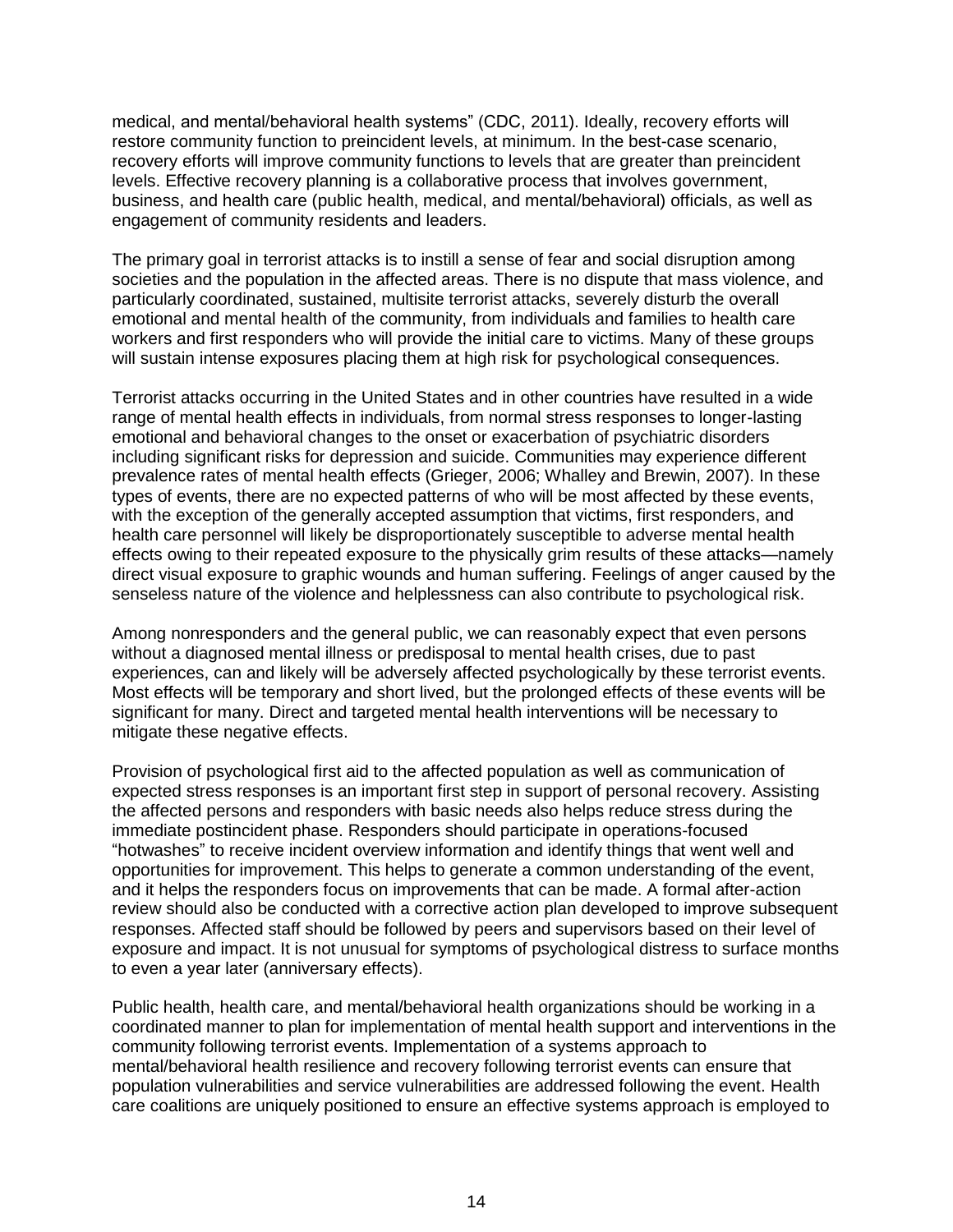address the mental and behavioral health effects of terrorist events. Identification of available mental health resources, for both responders and the public, as well the development of effective mechanisms for appropriate triage and delivery of these resources, will be critical in setting communities on a path to recovery in the immediate hours and days following a terrorist event.

"Adverse mental health outcomes of disasters may not be apparent, and therefore a systematic approach to case identification and triage to appropriate interventions is required" (North and Pfefferbaum, 2013). Rapid identification and proper triaging mechanisms for at-risk populations and their families is critical to provide psychological first aid and offer support information. The degree and severity of services needed by multiple population subsets will vary considerably. Direct assistance should be made available, and to the degree possible, at-risk individuals in the community should be followed for symptoms by professionals as well as trusted family members and other agents deeply embedded within communities (e.g., faith-based organizations and their leaders). Organizations such as these can facilitate dissemination of resource information and can be influential in supporting their members and prompting them to seek treatment when it is needed.

At a broader community level, support and resources need to be provided across a variety of platforms including crisis hotlines, counseling services, self-help tips, social media, educational materials, and text messages.

Communities and health care coalitions should consider developing mental health support teams (and define their composition and responsibilities) and encourage individuals to participate in the Medical Reserve Corps and other registries. This will ensure that response officials are aware of limitations on available resources and thus will be better positioned to request mutual aid assistance or resource provision from partner agencies or government entities in the aftermath of terrorist events. Continued monitoring of mental health needs within communities will also be critical to assist providers with directing and allocating resources properly as the needs of those affected change over time.

The physical scene of the event should be cleared of graphic reminders of the attack as quickly as is prudent for the investigation. Families, friends, victims, and the general population will be powerfully drawn to the scene of the attack, and the community should recognize and protect a need to grieve at the site in the short term. Appropriate access and security should be maintained. Communities should determine whether memorial or other community services are appropriate in the days following an event. In the longer term, stigma may affect the site, with effects on business or the conduction of daily activities and may require the community to restructure or rebuild.

The recovery process can last for years, and it is an opportunity to deliberately build strong public–private partnerships that can hopefully improve current systems and resources to "build back better" and provide at least some common good from a senseless crime.

# **Conclusion**

Terrorist attacks can be difficult to prevent, and they present unique hazards to responders. Focus on early access and evacuation of victims to appropriate hospitals, with an early focus on concepts of care borrowed from military models, offer an opportunity to save time and lives, but this must be conducted in accord with interdisciplinary training models and in concert with strong law enforcement incident command. EMS and hospitals should be well resourced and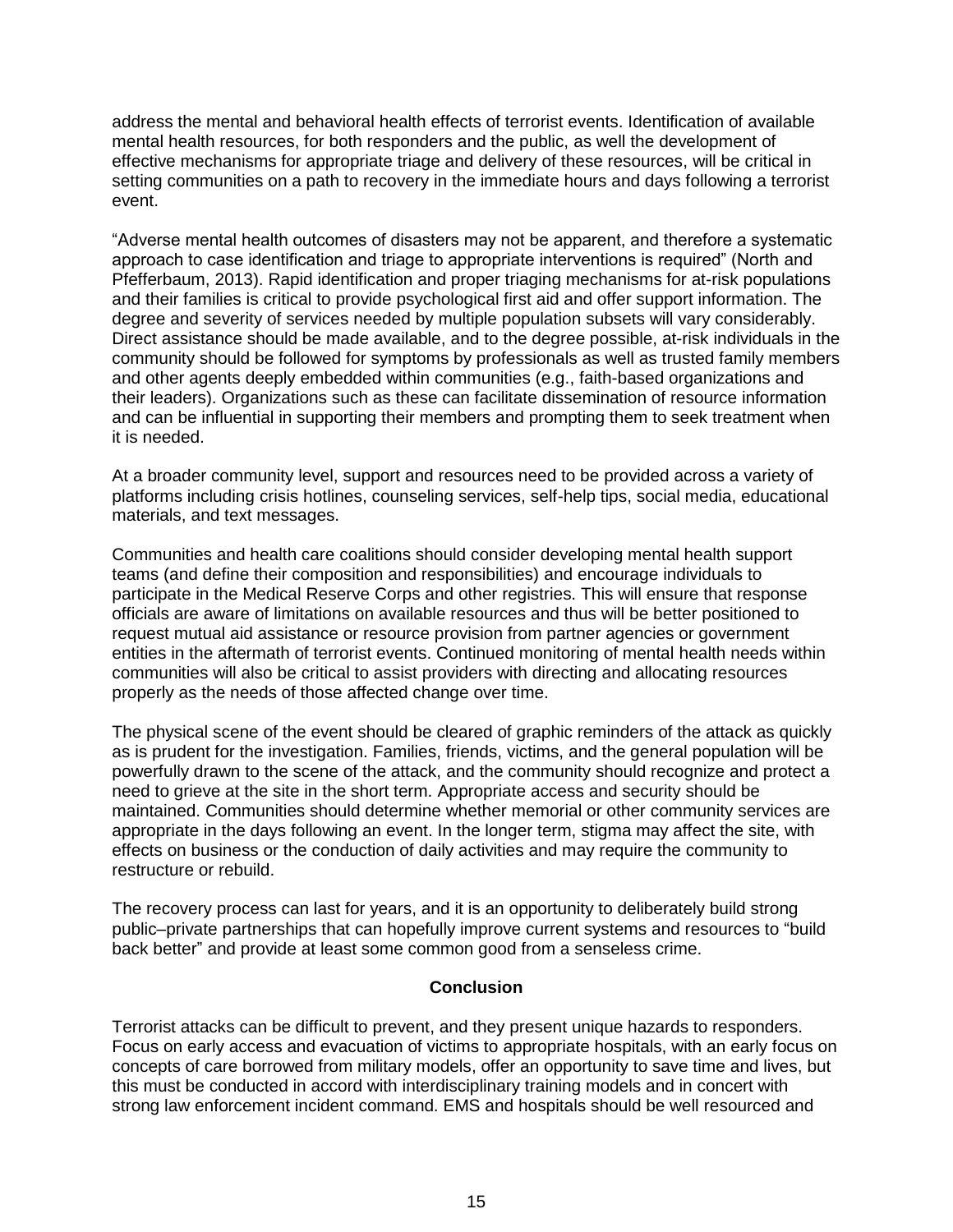well trained for mass violence attacks and be able to distribute and care for casualties with penetrating and blast trauma. The recovery from these events is difficult and protracted, but a systematic process of support and rebuilding can facilitate community and individual healing.

#### **References**

- Atran, S. 2010. *Pathways to and from violent extremism: The case for science-based field research*. Statement before the U.S. Senate Armed Services Subcommittee on Emerging Threats & Capabilities. March 10, 2010.
- Autrey, A. W., J. L. Hick, K. Bramer, J. Berndt, J. Bundt. 2014. 3 Echo: Concept of operations for early care and evacuation of victims of mass violence. *Prehospital and Disaster Medicine* 29(4):1-8.
- Bhui, K. S., M. H. Hicks, M. Lashley, and E. Jones. 2012. A public health approach to understanding and preventing violent radicalization. *BMC Medicine* 10(1):16.
- CDC (Centers for Disease Control and Prevention). 2011. *Public health emergency preparedness grant capabilities*. http://www.cdc.gov/phpr/capabilities (accessed June 7, 2016).
- Christmann, K. 2012. *Preventing religious radicalization and violent extremism: A systematic review of the research evidence*. Research Report. Youth Justice Board. London, England.
- Deardorff, R. B. 2010. *Countering violent extremism: The challenge and the opportunity*. Naval Postgraduate School. Monterey, CA.
- FBI (Federal Bureau of Investigation). 2013. *A study of active shooter incidents in the United States between 2000-2012.* U.S. Department of Justice. Washington, DC.. https://www.fbi.gov/about-us/office-of-partner-engagement/active-shooter-incidents/a-studyof-active-shooter-incidents-in-the-u.s.-2000-2013/ (accessed on June 7, 2016).
- Fenstermacher, L., T. Leventhal, and S. Canna. 2011. *Countering violent extremism: Scientific methods & strategies*. Wright-Patterson Air Force Base, OH; Air Force Research Lab.
- Freile, V., and D. Stanglin. 2012. 4 firefighters shot, 2 killed at Webster, N.Y., fire. *USA Today*, December 24. http://www.usatoday.com/story/news/nation/2012/12/24/webster-new-yorkfirefighter-shot/1788917/ (accessed June 10, 2016).
- Goralnick, E., P. Halpern, S. Loo, J. Gates, P. Biddinger, J. Fisher, G. Velmahos, S. Chung, D. Mooney, C. Brown, B. Barnewolt, P. Burke, A. Gupta, A. Ulrich, H. Hojman, E. McNulty, B. Dorn, L. Marcus, K. Peleg. 2015. Leadership during the Boston Marathon bombing: A qualitative after-action review. *Disaster Medicine and Public Health Preparedness* 9:489- 95.
- Grieger, T. A., 2006. Psychiatric and societal impacts of terrorism. *Psychiatric Times*. http://www.psychiatrictimes.com/disaster-psychiatry/psychiatric-and-societal-impactsterrorism (accessed on June 9, 2016).
- Gruenewald, J., S. Chermak, and J. D. Freilich. 2013. Distinguishing "loner" attacks from other domestic extremist violence. *Criminology & Public Policy* 12(1): 65-91.
- Hick, J. L., J. Chipman, F. Loppnow, M. Conterato, D. Roberts, W. G. Heegard, G. Beilman, M. Clark, J. Pohland, J. D. Ho, D. D. Brunette, J. E. Clinton. 2008. Hospital response to a major freeway bridge collapse. *Disaster Medicine and Public Health Preparedness* 2:S11-S16.
- Jacobs, L., and the Joint Committee to Create a National Policy to Enhance Survivability from Intentional Mass Casualty Shooting Events. 2014. The Hartford Consensus II. *American*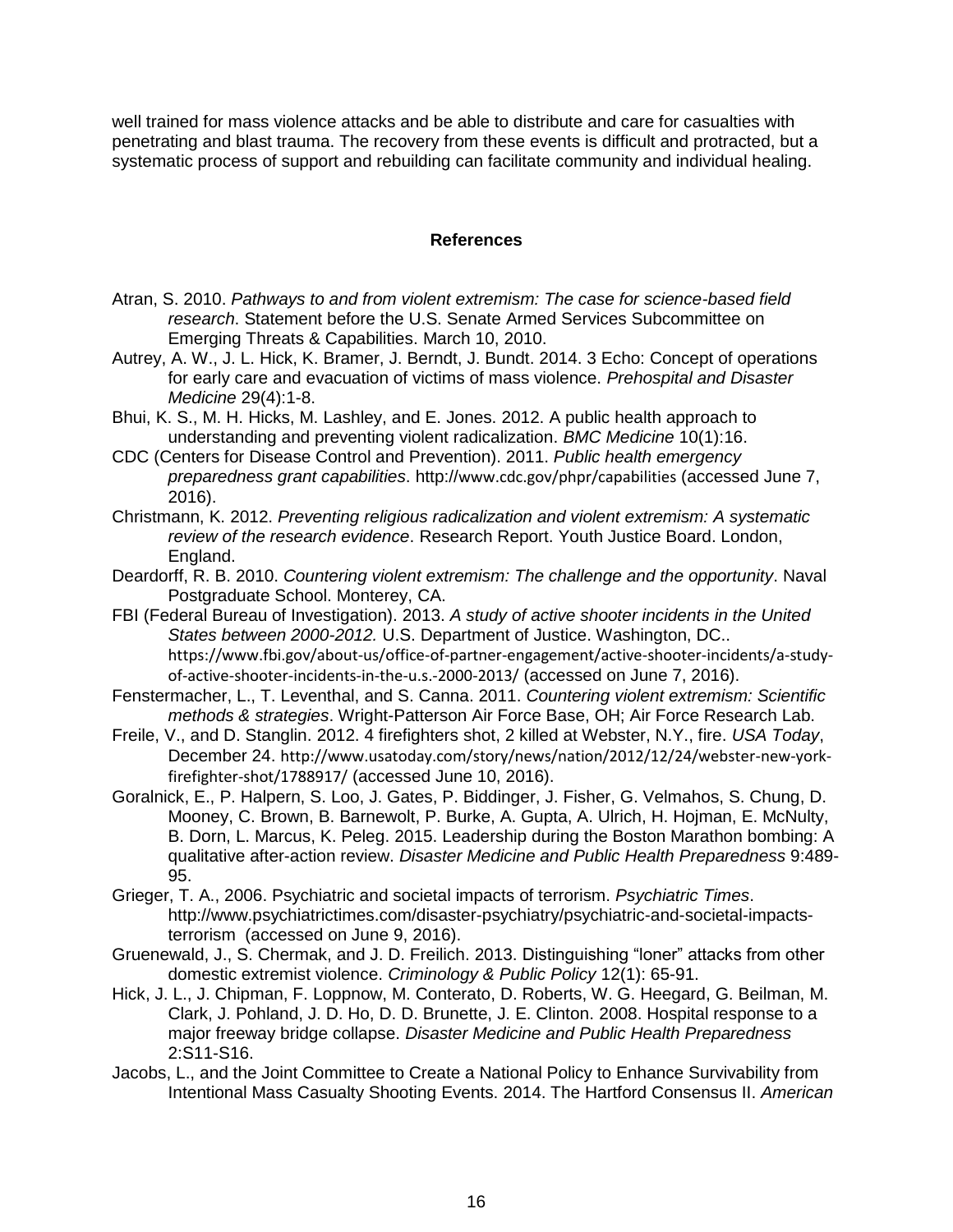*College of Surgeons* 218(3):476-478.

http://www.naemt.org/Files/LEFRTCC/Hartford%20Consensus%20Call%20to%20Action.pdf (accessed June 8, 2016).

- Jacobs, L., and the Joint Committee to Create a National Policy to Enhance Survivability from Intentional Mass Casualty Shooting Events. 2015. *The Hartford Consensus III: Implementation of bleeding control*. http://bulletin.facs.org/2015/07/the-hartford-consensusiii-implementation-of-bleeding-control/ (accessed June 7, 2016).
- Kandel, J. 2013. TSA officer bled for 33 minutes in LAX shooting. *NBC4 News: Southern California*. November 15. http://www.nbclosangeles.com/news/local/TSA-Officer-Bled-For-33-Minutes-In-LAX-Shooting-232062361.html (accessed June 9, 2016).
- Kluger, Y., K. Peleg, L. Daniel-Aharonson, and A. Mayo. 2004. The special injury pattern of terrorist bombings. *Journal of the American College of Surgeons* 199 (6):875-879.
- Kundnani, A. 2009. *Spooked! How not to prevent violent extremism*. London, UK: Institute of Race Relations.
- McCants, W., and C. Watts. 2012. *US strategy for countering violent extremism: An assessment*. Philadelphia, PA: Foreign Policy Research Institute.
- MEMA (Massachusetts Emergency Management Agency). 2014. After action report for the response to the 2013 Boston Marathon bombings. http://www.mass.gov/eopss/docs/mema/after-action-report-for-the-response-to-the-2013 boston-marathon-bombings.pdf (accessed June 7, 2016).
- NFPA (National Fire Protection Association). 2010. *Standard for the organization and deployment of fire suppression operations, emergency medical operations, and special operations to the public by volunteer fire departments*. http://www.nfpa.org/codes-andstandards/standards-development-process/safer-act-grant/nfpa-1720 (accessed June 8, 2016).
- North, C. S., and B. Pfefferbaum. 2013. Mental health response to community disasters: A systematic review. *JAMA* 310(5):507-518.
- NTSB (National Transportation Safety Board). 2009. Motorcoach run-off-the-road and rollover, U.S. Route 163, Mexican Hat, Utah, on January 6, 2008. Washington, DC: NTSB. http://www.ntsb.gov/investigations/AccidentReports/Reports/HAR0901.pdf (accessed June 8, 2016).
- Pauly, M. 2013. How police officers are (or aren't) trained in mental health. *The Atlantic*. http://www.theatlantic.com/health/archive/2013/10/how-police-officers-are-or-aren-t-trainedin-mental-health/280485/ (accessed June 8, 2016).
- Payne, K. 2009. Winning the battle of ideas: Propaganda, ideology, and terror. *Studies in Conflict & Terrorism 32*(2):109-128.
- Sasson, C. 2013. Organized Chaos The Aurora Theatre Shooting. 11<sup>th</sup> Annual Preparedness Practicum. Presented at Brooklyn Park, MN.
- Schmidt, P. 2002. Blood and disaster: Supply and demand. *New England Journal of Medicine* 346(8):617-620.
- Smith, E. R., G. Shapiro, and S. Babak. 2016. The profile of wounding in civilian public mass shooting fatalities. *Journal of Trauma*. DOI: 10.1097/TA.0000000000001031.
- Thomas, P. 2009. Between two stools? The government's 'preventing violent extremism' agenda. *Political Quarterly* 80(2):282-291.
- Thomas, P. 2010. Failed and friendless: The UK's 'Preventing Violent Extremism' program. *British Journal of Politics & International Relations* 12(3):442-458.
- TriData on behalf of the University of Virginia. 2009. Mass shooting at Virginia Tech. Addendum to the Report of the review panel.

http://graphics8.nytimes.com/packages/pdf/us/20091204vatech.pdf (accessed June 8, 2016).